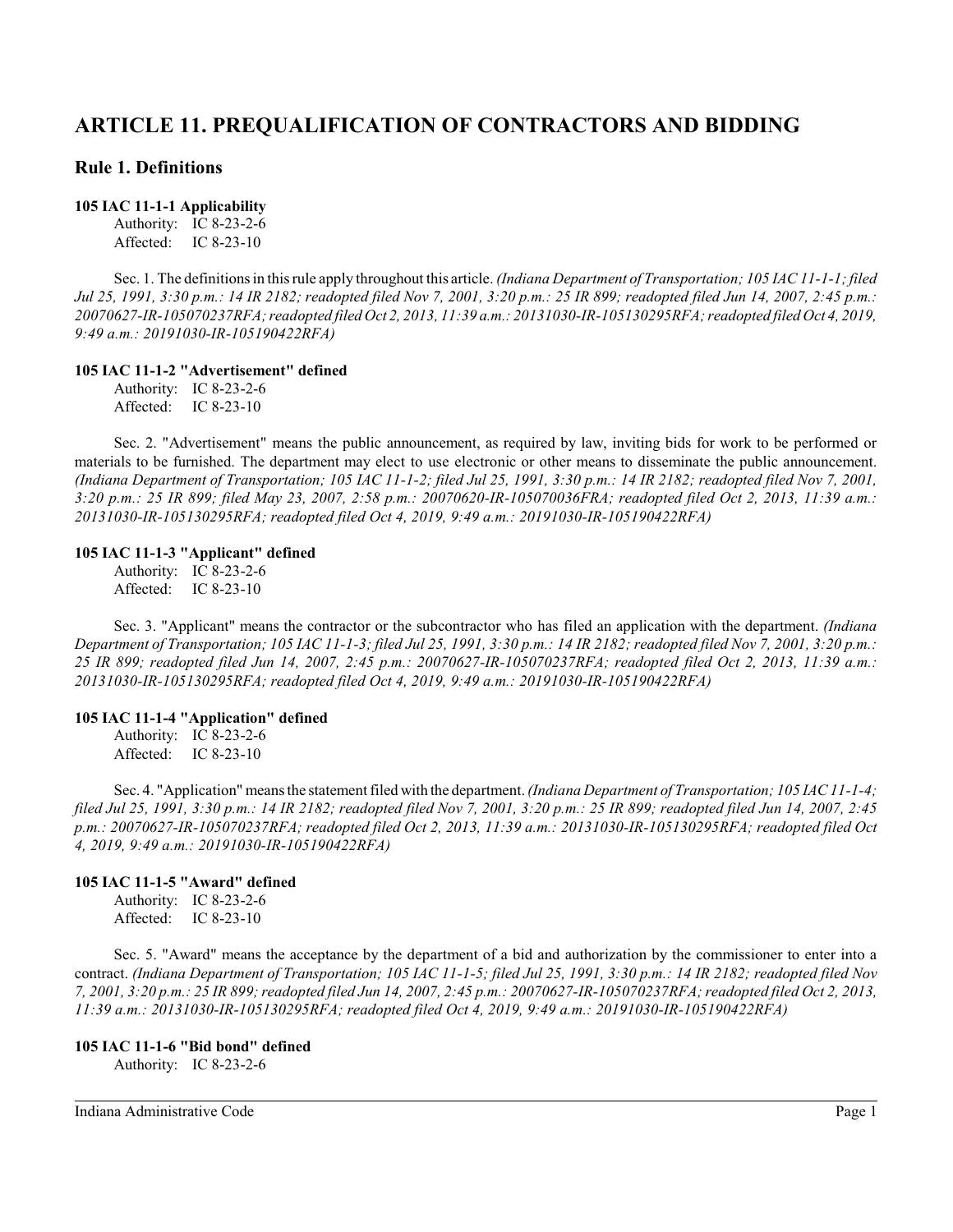Affected: IC 8-23-10

Sec. 6. "Bid bond" means the approved form of security furnished with a bid to guarantee that the bidder will enter into the contract if the bidder is awarded the contract. *(Indiana Department of Transportation; 105 IAC 11-1-6; filed Jul 25, 1991, 3:30 p.m.: 14 IR 2182; readopted filed Nov 7, 2001, 3:20 p.m.: 25 IR 899; filed May 23, 2007, 2:58 p.m.: 20070620-IR-105070036FRA; readopted filed Oct 2, 2013, 11:39 a.m.: 20131030-IR-105130295RFA; readopted filed Oct 4, 2019, 9:49 a.m.: 20191030-IR-105190422RFA)*

#### **105 IAC 11-1-7 "Bidder" defined**

Authority: IC 8-23-2-6 Affected: IC 8-23-10

Sec. 7. "Bidder" means an individual, partnership, firm, corporation, or combination of same submitting a bid for the advertised work. *(Indiana Department of Transportation; 105 IAC 11-1-7; filed Jul 25, 1991, 3:30 p.m.: 14 IR 2182; readopted filed Nov 7, 2001, 3:20 p.m.: 25 IR 899; readopted filed Jun 14, 2007, 2:45 p.m.: 20070627-IR-105070237RFA; readopted filed Oct 2, 2013, 11:39 a.m.: 20131030-IR-105130295RFA; readopted filed Oct 4, 2019, 9:49 a.m.: 20191030-IR-105190422RFA)*

#### **105 IAC 11-1-8 "Certificate of qualification" defined**

Authority: IC 8-23-2-6 Affected: IC 8-23-10

Sec. 8. "Certificate of qualification" means the official document issued by the department which authorizes a contractor to bid on department contracts. *(Indiana Department of Transportation; 105 IAC 11-1-8; filed Jul 25, 1991, 3:30 p.m.: 14 IR 2182; readopted filed Nov 7, 2001, 3:20 p.m.: 25 IR 899; readopted filed Jun 14, 2007, 2:45 p.m.: 20070627-IR-105070237RFA; readopted filed Oct 2, 2013, 11:39 a.m.: 20131030-IR-105130295RFA; readopted filed Oct 4, 2019, 9:49 a.m.: 20191030-IR-105190422RFA)*

#### **105 IAC 11-1-9 "Commissioner" defined**

Authority: IC 8-23-2-6 Affected: IC 8-23-10

Sec. 9. "Commissioner" means the chief executive and chief administrative officer of the department who is responsible for administering the department. As used in this article, the designation "commissioner" means the commissioner, the commissioner's designee, or alternate. *(Indiana Department of Transportation; 105 IAC 11-1-9; filed Jul 25, 1991, 3:30 p.m.: 14 IR 2182; readopted filed Nov 7, 2001, 3:20 p.m.: 25 IR 899; readopted filed Jun 14, 2007, 2:45 p.m.: 20070627-IR-105070237RFA; readopted filed Oct 2, 2013, 11:39 a.m.: 20131030-IR-105130295RFA; readopted filed Oct 4, 2019, 9:49 a.m.: 20191030-IR-105190422RFA)*

### **105 IAC 11-1-10 "Contract" defined**

Authority: IC 8-23-2-6 Affected: IC 8-23-10

Sec. 10. (a) "Contract" means the signed agreement between the department and the contractor setting forth the obligations of the parties thereto including, but not limited to, the following:

(1) Performance of the work.

(2) Furnishing labor and materials.

(3) The basis of payment.

(b) The contract may include, but is not limited to, the following:

(1) Proposal bid.

(2) Schedule of pay items.

(3) Contract form.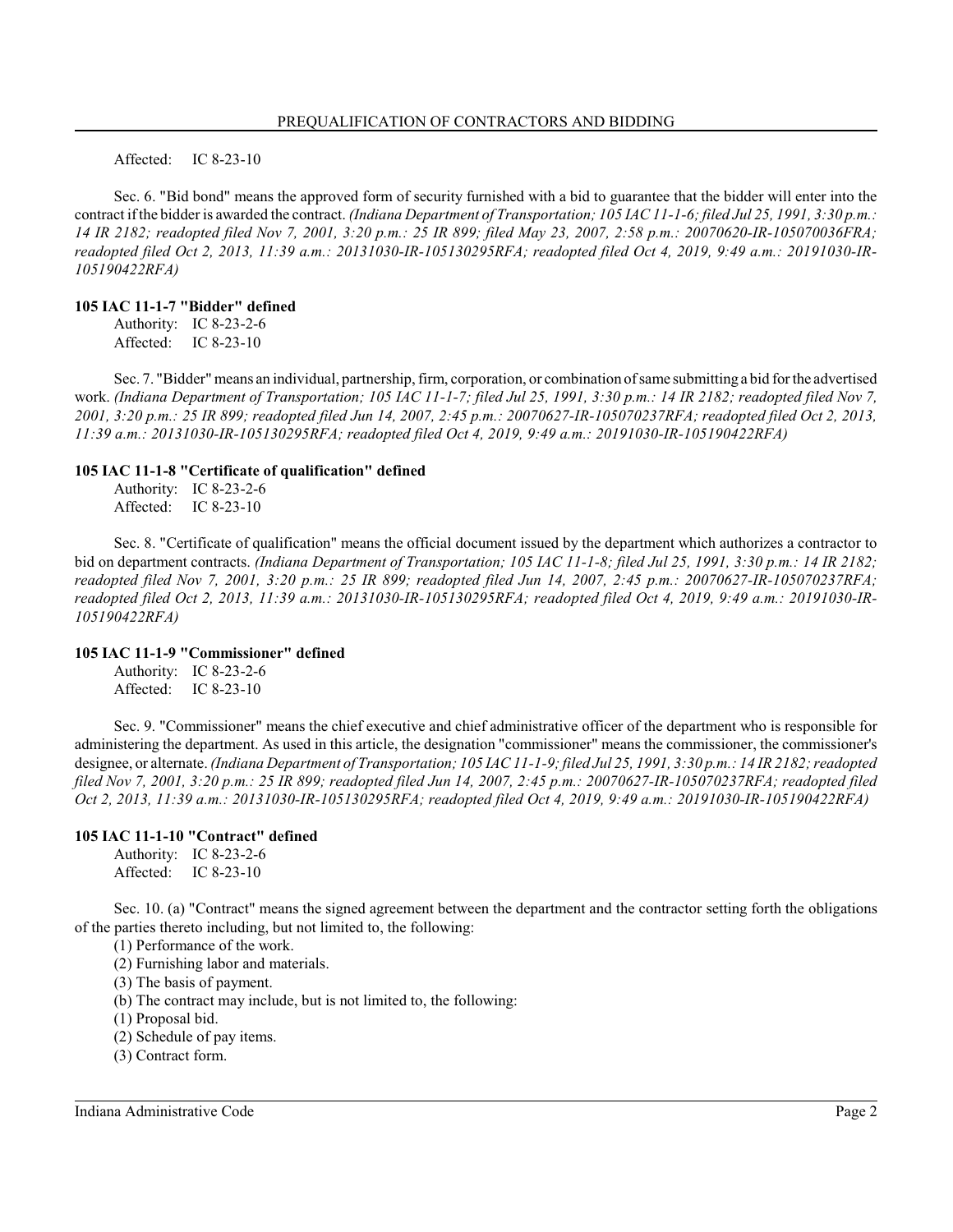(4) Bid bond.

(5) Performance bond.

(6) Specifications.

(7) Supplemental specifications.

(8) Special provisions.

(9) Additional special provisions.

(10) Information to bidders.

(11) Instructions to bidders.

(12) General and detailed plans.

(13) Notice to proceed.

(14) Any change orders and agreements that are required to complete the construction of the work in an acceptable manner (including authorized extensions thereof) all of which constitute one (1) instrument.

*(Indiana Department of Transportation; 105 IAC 11-1-10; filed Jul 25, 1991, 3:30 p.m.: 14 IR 2182; readopted filed Nov 7, 2001, 3:20 p.m.: 25 IR 899; filed May 23, 2007, 2:58 p.m.: 20070620-IR-105070036FRA; readopted filed Oct 2, 2013, 11:39 a.m.: 20131030-IR-105130295RFA; readopted filed Oct 4, 2019, 9:49 a.m.: 20191030-IR-105190422RFA)*

### **105 IAC 11-1-11 "Contractor" defined**

Authority: IC 8-23-2-6 Affected: IC 8-23-10

Sec. 11. "Contractor" means the individual, partnership, firm, corporation, or combination of same contracting with or desiring to contract with the department for performance of prescribed work. *(Indiana Department of Transportation; 105 IAC 11-1-11; filed Jul 25, 1991, 3:30 p.m.: 14 IR 2183; readopted filed Nov 7, 2001, 3:20 p.m.: 25 IR 899; readopted filed Jun 14, 2007, 2:45 p.m.: 20070627-IR-105070237RFA; readopted filed Oct 2, 2013, 11:39 a.m.: 20131030-IR-105130295RFA; readopted filed Oct 4, 2019, 9:49 a.m.: 20191030-IR-105190422RFA)*

### **105 IAC 11-1-12 "Date of receipt" defined**

Authority: IC 8-23-2-6 Affected: IC 8-23-10

Sec. 12. "Date of receipt" means the date the document is file stamped by the prequalification engineer. Electronic documents or files are deemed received when placed in the electronic address, designated by the department. *(Indiana Department of Transportation; 105 IAC 11-1-12; filed Jul 25, 1991, 3:30 p.m.: 14 IR 2183; readopted filed Nov 7, 2001, 3:20 p.m.: 25 IR 899; filed May 23, 2007, 2:58 p.m.: 20070620-IR-105070036FRA; readopted filed Oct 2, 2013, 11:39 a.m.: 20131030-IR-105130295RFA; readopted filed Oct 4, 2019, 9:49 a.m.: 20191030-IR-105190422RFA)*

### **105 IAC 11-1-13 "Department" defined**

Authority: IC 8-23-2-6 Affected: IC 8-23-10

Sec. 13. "Department" means the Indiana department of transportation as constituted under the laws of Indiana for the administration of highway work. As used in this article, "department" means the Indiana department of transportation acting directly or through its authorized representative. *(Indiana Department of Transportation; 105 IAC 11-1-13; filed Jul 25, 1991, 3:30 p.m.: 14 IR 2183; readopted filed Nov 7, 2001, 3:20 p.m.: 25 IR 899; readopted filed Jun 14, 2007, 2:45 p.m.: 20070627-IR-105070237RFA; readopted filed Oct 2, 2013, 11:39 a.m.: 20131030-IR-105130295RFA; readopted filed Oct 4, 2019, 9:49 a.m.: 20191030-IR-105190422RFA)*

#### **105 IAC 11-1-13.3 "Designated electronic medium" defined**

Authority: IC 8-23-2-6 Affected: IC 8-23-10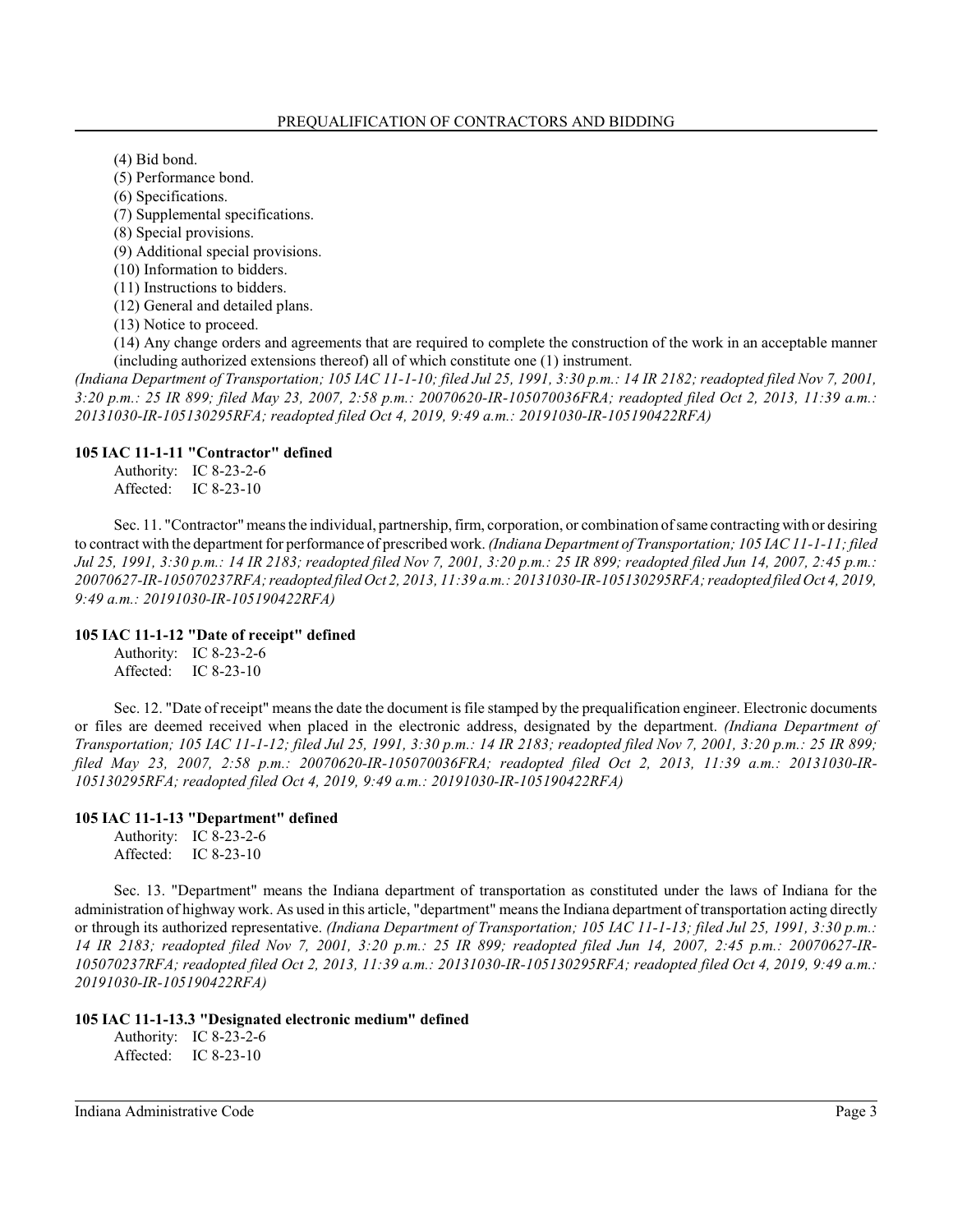Sec. 13.3. "Designated electronic medium" means the public or private entity designated by the department for the posting of plans, special provisions, or other contract-specific requirements and for the posting, assurance of security and authenticity, and submission of binding bids to perform department contracts. *(Indiana Department of Transportation; 105 IAC 11-1-13.3; filed May 23, 2007, 2:58 p.m.: 20070620-IR-105070036FRA; readopted filed Oct 2, 2013, 11:39 a.m.: 20131030-IR-105130295RFA; readopted filed Oct 4, 2019, 9:49 a.m.: 20191030-IR-105190422RFA)*

### **105 IAC 11-1-14 "Document" defined**

Authority: IC 8-23-2-6 Affected: IC 8-23-10

Sec. 14. "Document" includes, without limitation:

(1) writings;

(2) drawings;

(3) graphs;

(4) charts;

(5) photographs;

(6) phono-records;

(7) electronic files; and

(8) other data compilations;

intended to conveyinformation. *(Indiana Department of Transportation; 105 IAC 11-1-14;filed Jul 25, 1991, 3:30 p.m.: 14 IR 2183; readopted filed Nov 7, 2001, 3:20 p.m.: 25 IR 899; filed May 23, 2007, 2:58 p.m.: 20070620-IR-105070036FRA; readopted filed Oct 2, 2013, 11:39 a.m.: 20131030-IR-105130295RFA; readopted filed Oct 4, 2019, 9:49 a.m.: 20191030-IR-105190422RFA)*

### **105 IAC 11-1-15 "Engineer's estimate" defined**

Authority: IC 8-23-2-6 Affected: IC 8-23-10

Sec. 15. "Engineer's estimate" means the department's estimated cost to construct the work covered by the contract. *(Indiana Department of Transportation; 105 IAC 11-1-15; filed Jul 25, 1991, 3:30 p.m.: 14 IR 2183; readopted filed Nov 7, 2001, 3:20 p.m.: 25 IR 899; readopted filed Jun 14, 2007, 2:45 p.m.: 20070627-IR-105070237RFA; readopted filed Oct 2, 2013, 11:39 a.m.: 20131030-IR-105130295RFA; readopted filed Oct 4, 2019, 9:49 a.m.: 20191030-IR-105190422RFA)*

### **105 IAC 11-1-16 "Notice to contractors" defined**

Authority: IC 8-23-2-6 Affected: IC 8-23-10

Sec. 16. "Notice to contractors" means the bulletin in a format determined by the department that is distributed by the department inviting bids for work to be performed, listing the:

(1) type of work;

(2) location;

(3) qualification requirements; and

(4) cost of the bidding documents.

*(Indiana Department of Transportation; 105 IAC 11-1-16; filed Jul 25, 1991, 3:30 p.m.: 14 IR 2183; readopted filed Nov 7, 2001, 3:20 p.m.: 25 IR 899; filed May 23, 2007, 2:58 p.m.: 20070620-IR-105070036FRA; readopted filed Oct 2, 2013, 11:39 a.m.: 20131030-IR-105130295RFA; readopted filed Oct 4, 2019, 9:49 a.m.: 20191030-IR-105190422RFA)*

### **105 IAC 11-1-17 "Notice to proceed" defined**

Authority: IC 8-23-2-6 Affected: IC 8-23-10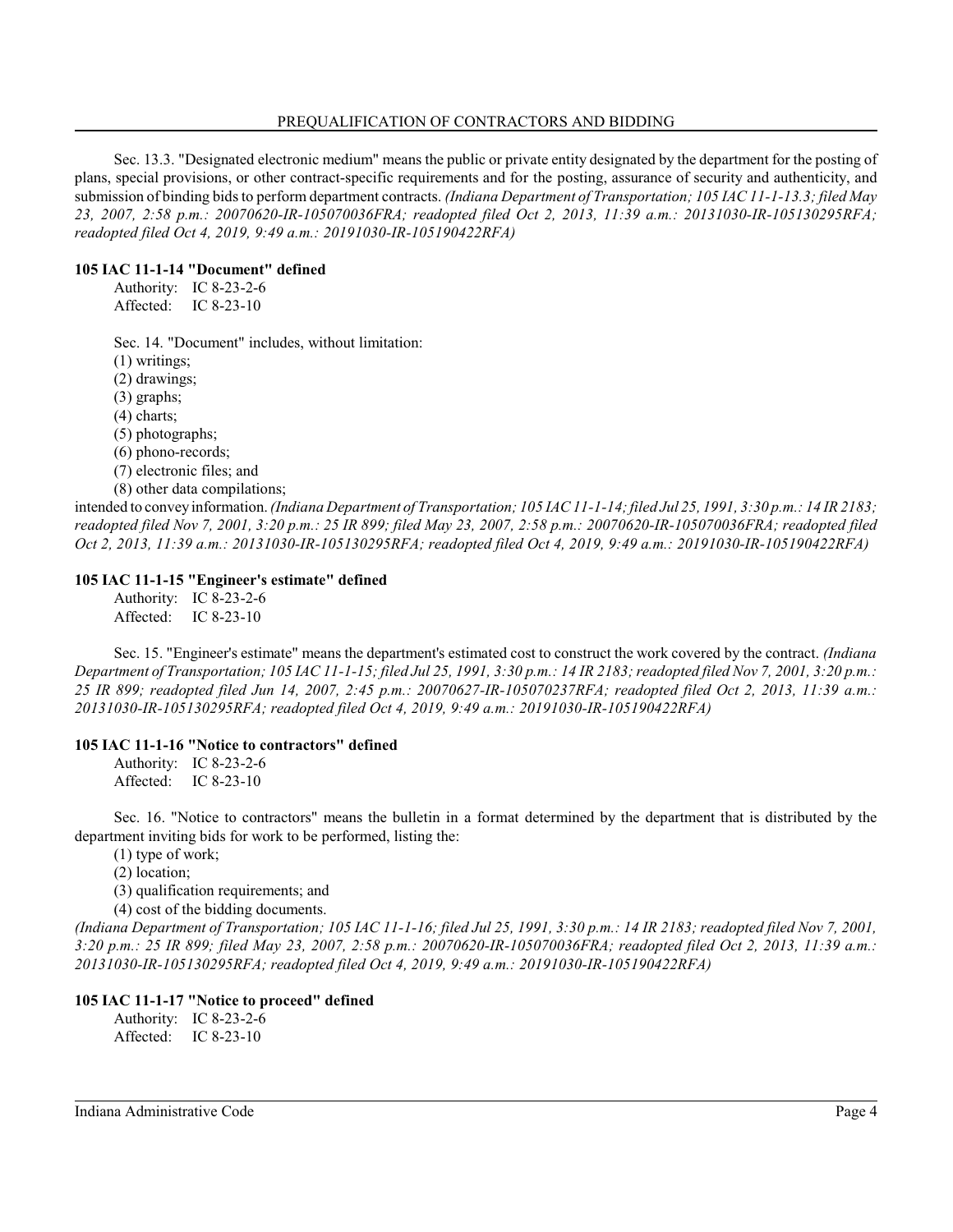Sec. 17. "Notice to proceed" refers to the written notice to the contractor to proceed with the contract work including, when applicable, the date of beginning of contract time. *(Indiana Department of Transportation; 105 IAC 11-1-17; filed Jul 25, 1991, 3:30 p.m.: 14 IR 2183; readopted filed Nov 7, 2001, 3:20 p.m.: 25 IR 899; readopted filed Jun 14, 2007, 2:45 p.m.: 20070627-IR-105070237RFA; readopted filed Oct 2, 2013, 11:39 a.m.: 20131030-IR-105130295RFA; readopted filed Oct 4, 2019, 9:49 a.m.: 20191030-IR-105190422RFA)*

### **105 IAC 11-1-18 "Performance bond" defined**

Authority: IC 8-23-2-6 Affected: IC 8-23-10

Sec. 18. "Performance bond" means the approved form of security, furnished and executed by the bidder and its surety or sureties, guaranteeing complete execution of the contract in accordance with all applicable plans, specifications, and supplemental agreements pertaining thereto and for the payment of all legal debts pertaining to the construction of the project. The performance bond will be in effect upon the proper execution of the contract. *(Indiana Department of Transportation; 105 IAC 11-1-18; filed Jul 25, 1991, 3:30 p.m.: 14 IR 2183; readopted filed Nov 7, 2001, 3:20 p.m.: 25 IR 899; filed May 23, 2007, 2:58 p.m.: 20070620-IR-105070036FRA; readopted filed Oct 2, 2013, 11:39 a.m.: 20131030-IR-105130295RFA; readopted filed Oct 4, 2019, 9:49 a.m.: 20191030-IR-105190422RFA)*

### **105 IAC 11-1-19 "Plans" defined**

Authority: IC 8-23-2-6 Affected: IC 8-23-10

Sec. 19. "Plans" includes the approved plans, profiles, typical cross sections, working drawings, and supplemental drawings (or exact reproductions or electronic files thereof) that show the:

(1) location;

(2) character;

(3) dimensions; and

(4) details;

of the work to be done. *(Indiana Department of Transportation; 105 IAC 11-1-19; filed Jul 25, 1991, 3:30 p.m.: 14 IR 2184; readopted filed Nov 7, 2001, 3:20 p.m.: 25 IR 899; filed May 23, 2007, 2:58 p.m.: 20070620-IR-105070036FRA; readopted filed Oct 2, 2013, 11:39 a.m.: 20131030-IR-105130295RFA; readopted filed Oct 4, 2019, 9:49 a.m.: 20191030-IR-105190422RFA)*

### **105 IAC 11-1-20 "Prequalification committee" defined**

Authority: IC 8-23-2-6 Affected: IC 8-23-10

Sec. 20. "Prequalification committee" means the committee appointed by the commissioner to:

(1) verify and monitor a contractor's compliance with contractual requirements;

(2) issue, modify, or deny certificates of qualification;

(3) evaluate contractors; and

(4) establish the policies and procedures under which a contractor may be qualified or disqualified.

*(Indiana Department of Transportation; 105 IAC 11-1-20; filed Jul 25, 1991, 3:30 p.m.: 14 IR 2184; readopted filed Nov 7, 2001, 3:20 p.m.: 25 IR 899; filed May 23, 2007, 2:58 p.m.: 20070620-IR-105070036FRA; readopted filed Oct 2, 2013, 11:39 a.m.: 20131030-IR-105130295RFA; readopted filed Oct 4, 2019, 9:49 a.m.: 20191030-IR-105190422RFA)*

### **105 IAC 11-1-21 "Prequalification engineer" defined**

Authority: IC 8-23-2-6 Affected: IC 8-23-10

Sec. 21. "Prequalification engineer" refers to the administrative officer responsible for the administration of the qualification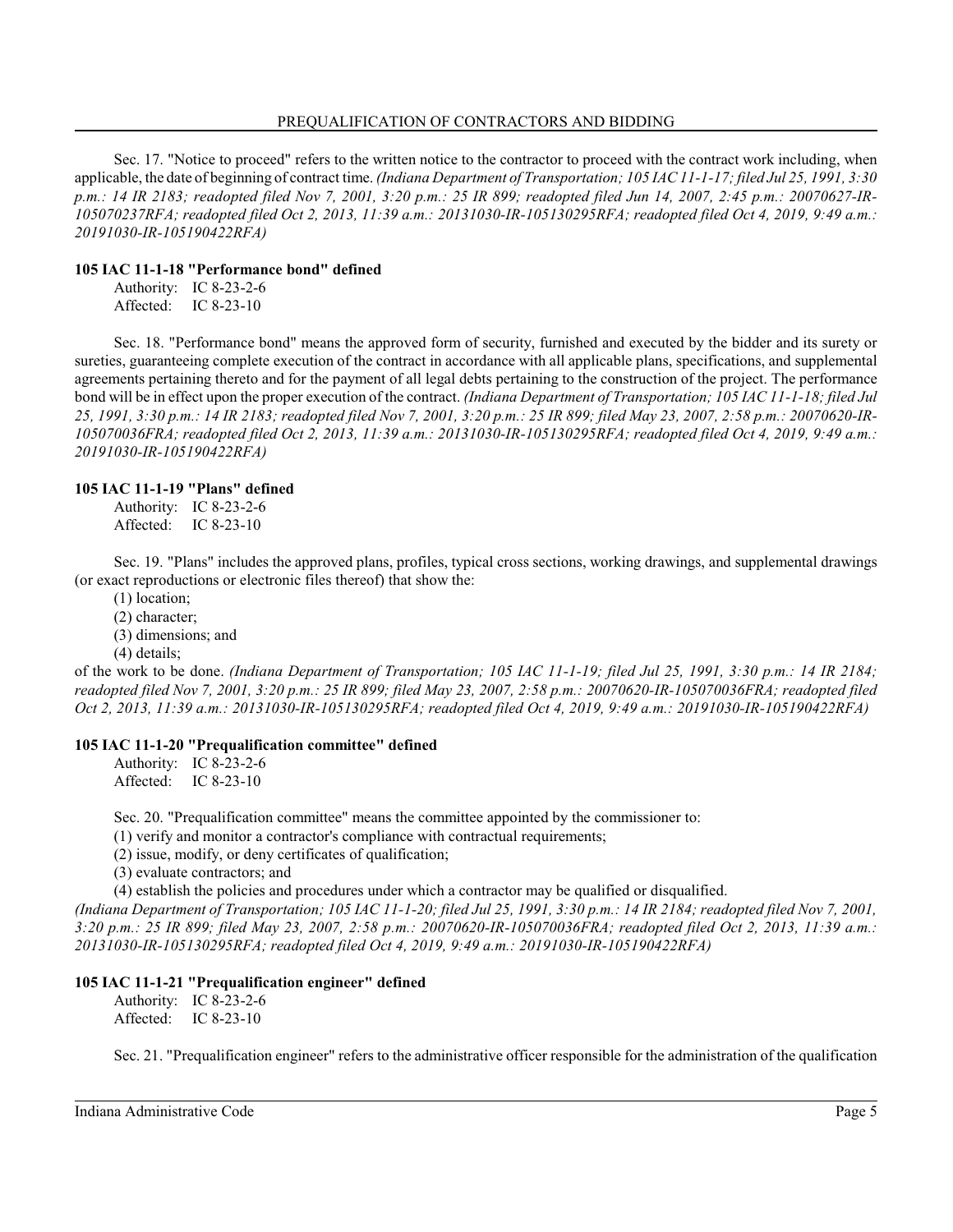of contractors. The designation "prequalification engineer" means the prequalification engineer, the prequalification engineer's designee, or alternate. *(Indiana Department of Transportation; 105 IAC 11-1-21; filed Jul 25, 1991, 3:30 p.m.: 14 IR 2184; readopted filed Nov 7, 2001, 3:20 p.m.: 25 IR 899; readopted filed Jun 14, 2007, 2:45 p.m.: 20070627-IR-105070237RFA; readopted filed Oct 2, 2013, 11:39 a.m.: 20131030-IR-105130295RFA; readopted filed Oct 4, 2019, 9:49 a.m.: 20191030-IR-105190422RFA)*

### **105 IAC 11-1-22 "Prequalification files" defined**

Authority: IC 8-23-2-6 Affected: IC 8-23-10

Sec. 22. "Prequalification files" means the files, singularly and in aggregate, of the prequalification engineer and prequalification committee which contain information relating to the qualification of a contractor. *(Indiana Department of Transportation; 105 IAC 11-1-22; filed Jul 25, 1991, 3:30 p.m.: 14 IR 2184; readopted filed Nov 7, 2001, 3:20 p.m.: 25 IR 899; readopted filed Jun 14, 2007, 2:45 p.m.: 20070627-IR-105070237RFA; readopted filed Oct 2, 2013, 11:39 a.m.: 20131030-IR-105130295RFA; readopted filed Oct 4, 2019, 9:49 a.m.: 20191030-IR-105190422RFA)*

### **105 IAC 11-1-23 "Project" defined**

Authority: IC 8-23-2-6 Affected: IC 8-23-10

Sec. 23. "Project" means a specific section of the highway where work is to be performed under the contract. *(Indiana Department of Transportation; 105 IAC 11-1-23; filed Jul 25, 1991, 3:30 p.m.: 14 IR 2184; readopted filed Nov 7, 2001, 3:20 p.m.: 25 IR 899; readopted filed Jun 14, 2007, 2:45 p.m.: 20070627-IR-105070237RFA; readopted filed Oct 2, 2013, 11:39 a.m.: 20131030-IR-105130295RFA; readopted filed Oct 4, 2019, 9:49 a.m.: 20191030-IR-105190422RFA)*

### **105 IAC 11-1-24 "Proposal bid" defined**

Authority: IC 8-23-2-6 Affected: IC 8-23-10

Sec. 24. "Proposal bid" means the offer of a bidder, in a format prescribed by the department, to perform the work and to furnish the labor and materials at the prices quoted. *(Indiana Department of Transportation; 105 IAC 11-1-24; filed Jul 25, 1991, 3:30 p.m.: 14 IR 2184; readopted filed Nov 7, 2001, 3:20 p.m.: 25 IR 899; filed May 23, 2007, 2:58 p.m.: 20070620-IR-105070036FRA; readopted filed Oct 2, 2013, 11:39 a.m.: 20131030-IR-105130295RFA; readopted filed Oct 4, 2019, 9:49 a.m.: 20191030-IR-105190422RFA)*

# **105 IAC 11-1-24.3 "Proposal form" defined**

Authority: IC 8-23-2-6 Affected: IC 8-23-10

Sec. 24.3. "Proposal form" means the form issued by the department through which the bidder submits its proposal bid. *(Indiana Department of Transportation; 105 IAC 11-1-24.3; filed May 23, 2007, 2:58 p.m.: 20070620-IR-105070036FRA; readopted filed Oct 2, 2013, 11:39 a.m.: 20131030-IR-105130295RFA; readopted filed Oct 4, 2019, 9:49 a.m.: 20191030-IR-105190422RFA)*

# **105 IAC 11-1-25 "Quorum" defined**

Authority: IC 8-23-2-6 Affected: IC 8-23-10

Sec. 25. "Quorum" means that number of members of the prequalification committee or their designated alternates that constitutes a majority of its votingmembers. For this purpose, the chairman is not considered a voting member. *(Indiana Department*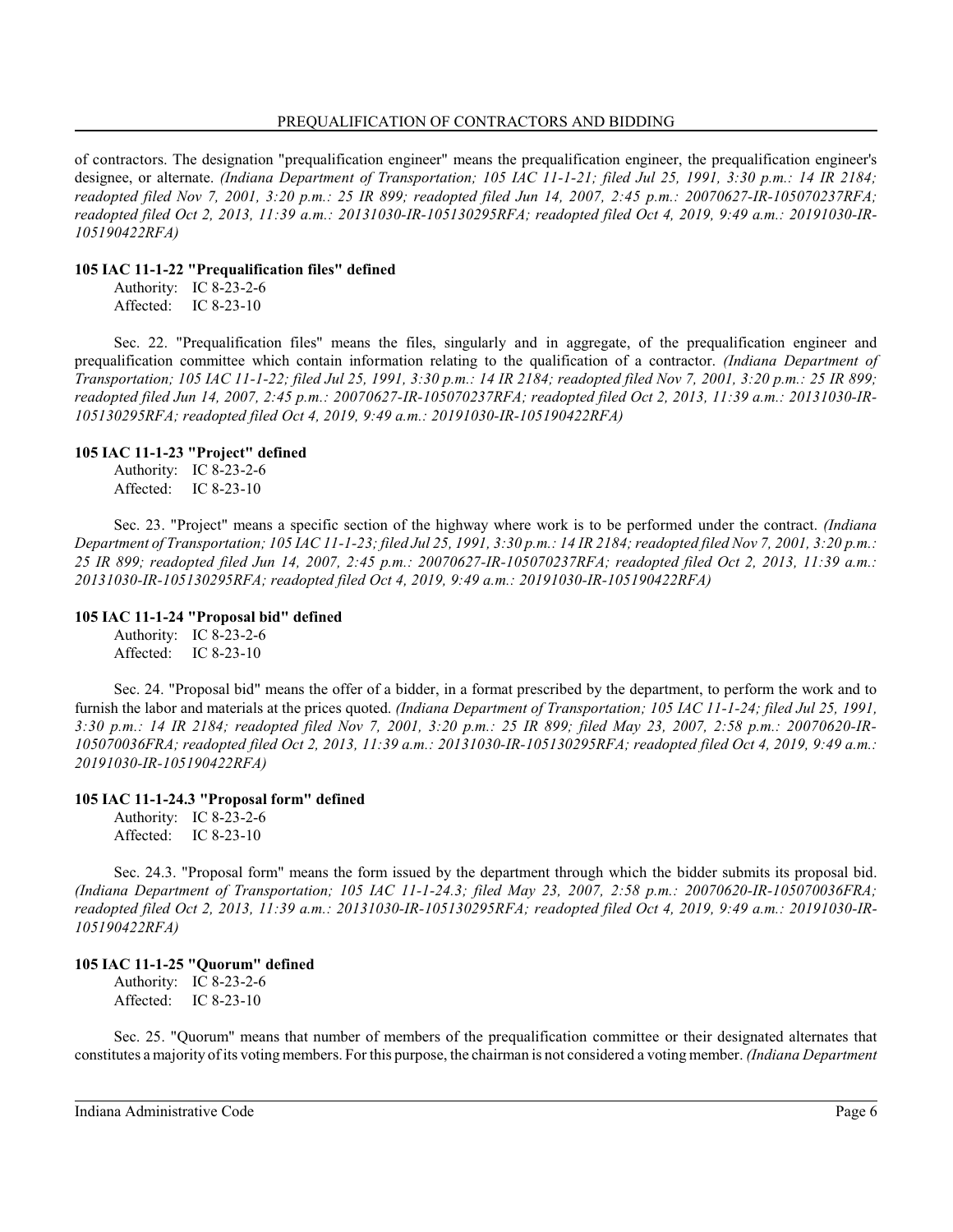*of Transportation; 105 IAC 11-1-25; filed Jul 25, 1991, 3:30 p.m.: 14 IR 2184; readopted filed Nov 7, 2001, 3:20 p.m.: 25 IR 899; readopted filed Jun 14, 2007, 2:45 p.m.: 20070627-IR-105070237RFA; readopted filed Oct 2, 2013, 11:39 a.m.: 20131030-IR-105130295RFA; readopted filed Oct 4, 2019, 9:49 a.m.: 20191030-IR-105190422RFA)*

#### **105 IAC 11-1-25.5 "Signed" defined**

Authority: IC 8-23-2-6 Affected: IC 8-23-10

Sec. 25.5. "Signed" means properly endorsed, either through written or electronic means. *(Indiana Department of Transportation; 105 IAC 11-1-25.5; filed May 23, 2007, 2:58 p.m.: 20070620-IR-105070036FRA; readopted filed Oct 2, 2013, 11:39 a.m.: 20131030-IR-105130295RFA; readopted filed Oct 4, 2019, 9:49 a.m.: 20191030-IR-105190422RFA)*

### **105 IAC 11-1-26 "Special provisions" defined**

Authority: IC 8-23-2-6 Affected: IC 8-23-10

Sec. 26. "Special provisions" refers to additions and revisions to the standard and supplemental specifications covering conditions peculiar to an individual project. *(Indiana Department of Transportation; 105 IAC 11-1-26; filed Jul 25, 1991, 3:30 p.m.: 14 IR 2184; readopted filed Nov 7, 2001, 3:20 p.m.: 25 IR 899; readopted filed Jun 14, 2007, 2:45 p.m.: 20070627-IR-105070237RFA; readopted filed Oct 2, 2013, 11:39 a.m.: 20131030-IR-105130295RFA; readopted filed Oct 4, 2019, 9:49 a.m.: 20191030-IR-105190422RFA)*

#### **105 IAC 11-1-27 "Specifications" defined**

Authority: IC 8-23-2-6 Affected: IC 8-23-10

Sec. 27. "Specifications" refers to all directions, provisions, and requirements pertaining to performance of the work. *(Indiana Department of Transportation; 105 IAC 11-1-27; filed Jul 25, 1991, 3:30 p.m.: 14 IR 2184; readopted filed Nov 7, 2001, 3:20 p.m.: 25 IR 899; readopted filed Jun 14, 2007, 2:45 p.m.: 20070627-IR-105070237RFA; readopted filed Oct 2, 2013, 11:39 a.m.: 20131030-IR-105130295RFA; readopted filed Oct 4, 2019, 9:49 a.m.: 20191030-IR-105190422RFA)*

### **105 IAC 11-1-28 "Standard specifications" defined**

Authority: IC 8-23-2-6 Affected: IC 8-23-10

Sec. 28. "Standard specifications" means the compilation of standard specifications and general provisions: (1) adopted by the department; and

(2) published by compact disk, the department's Internet site, or other media.

*(Indiana Department of Transportation; 105 IAC 11-1-28; filed Jul 25, 1991, 3:30 p.m.: 14 IR 2184; readopted filed Nov 7, 2001, 3:20 p.m.: 25 IR 899; filed May 23, 2007, 2:58 p.m.: 20070620-IR-105070036FRA; readopted filed Oct 2, 2013, 11:39 a.m.: 20131030-IR-105130295RFA; readopted filed Oct 4, 2019, 9:49 a.m.: 20191030-IR-105190422RFA)*

### **105 IAC 11-1-29 "Statement" defined**

Authority: IC 8-23-2-6 Affected: IC 8-23-10

Sec. 29. "Statement" means the form titled "Contractors Statement of Experience and Financial Condition". *(Indiana Department of Transportation; 105 IAC 11-1-29; filed Jul 25, 1991, 3:30 p.m.: 14 IR 2184; readopted filed Nov 7, 2001, 3:20 p.m.: 25 IR 899; readopted filed Jun 14, 2007, 2:45 p.m.: 20070627-IR-105070237RFA; readopted filed Oct 2, 2013, 11:39 a.m.: 20131030-IR-105130295RFA; readopted filed Oct 4, 2019, 9:49 a.m.: 20191030-IR-105190422RFA)*

Indiana Administrative Code Page 7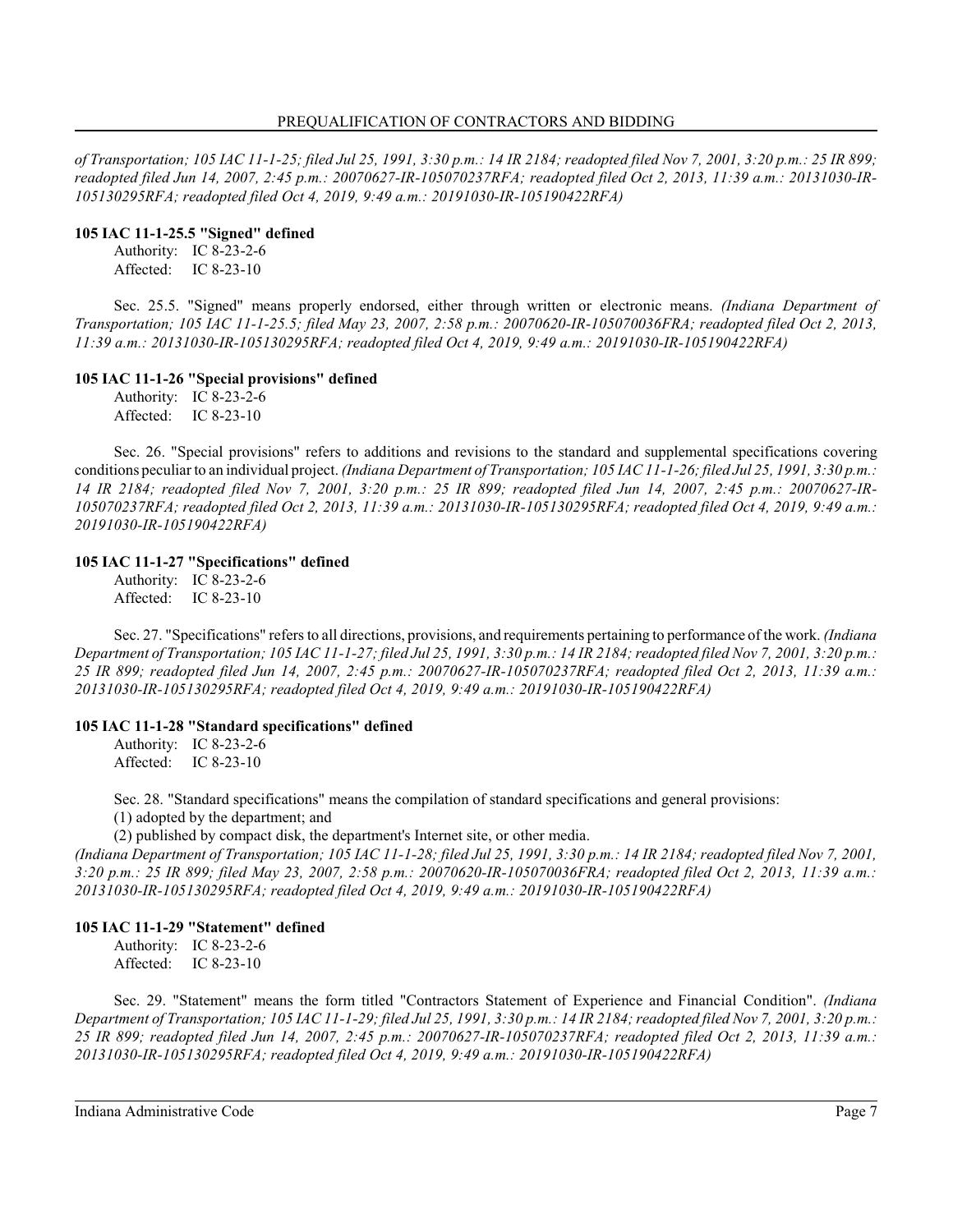#### **105 IAC 11-1-30 "Subcontractor" defined**

Authority: IC 8-23-2-6 Affected: IC 8-23-10

Sec. 30. "Subcontractor" means an individual, partnership, firm, corporation, or combination of same to whom the contractor sublets part of the contract. *(Indiana Department of Transportation; 105 IAC 11-1-30; filed Jul 25, 1991, 3:30 p.m.: 14 IR 2185; readopted filed Nov 7, 2001, 3:20 p.m.: 25 IR 899; readopted filed Jun 14, 2007, 2:45 p.m.: 20070627-IR-105070237RFA; readopted filed Oct 2, 2013, 11:39 a.m.: 20131030-IR-105130295RFA; readopted filed Oct 4, 2019, 9:49 a.m.: 20191030-IR-105190422RFA)*

#### **105 IAC 11-1-31 "Supplemental specifications" defined**

Authority: IC 8-23-2-6 Affected: IC 8-23-10

Sec. 31. "Supplemental specifications" refers to additions and revisions to the standard specifications that are adopted subsequent to issuance of the standard specifications. *(Indiana Department of Transportation; 105 IAC 11-1-31; filed Jul 25, 1991, 3:30 p.m.: 14 IR 2185; readopted filed Nov 7, 2001, 3:20 p.m.: 25 IR 899; filed May 23, 2007, 2:58 p.m.: 20070620-IR-105070036FRA; readopted filed Oct 2, 2013, 11:39 a.m.: 20131030-IR-105130295RFA; readopted filed Oct 4, 2019, 9:49 a.m.: 20191030-IR-105190422RFA)*

#### **105 IAC 11-1-32 "Surety" defined**

Authority: IC 8-23-2-6 Affected: IC 8-23-10

Sec. 32. "Surety" means the corporate body bound with and for the contractor for the full and complete performance of the contract and for the payment of all debts pertaining to the work. When applied to the bid bond, it refers to the corporate body which engages to be responsible for the execution of the contract by the bidder, within the specified time. *(Indiana Department of Transportation; 105 IAC 11-1-32; filed Jul 25, 1991, 3:30 p.m.: 14 IR 2185; readopted filed Nov 7, 2001, 3:20 p.m.: 25 IR 899; readopted filed Jun 14, 2007, 2:45 p.m.: 20070627-IR-105070237RFA; readopted filed Oct 2, 2013, 11:39 a.m.: 20131030-IR-105130295RFA; readopted filed Oct 4, 2019, 9:49 a.m.: 20191030-IR-105190422RFA)*

#### **105 IAC 11-1-33 "Unearned work" defined**

Authority: IC 8-23-2-6 Affected: IC 8-23-10

Sec. 33. "Unearned work" means the total dollar value of work contracted for but not performed. The value of items purchased and delivered, but not installed, is considered unearned work. For a specific department contract, the value of unearned work shall be based upon the original amount bid, plus the value of items added by approved change orders, minus items deleted by approved change orders, minus the most recent progress estimate submitted by the department's project engineer/supervisor, minus this person's determination of items performed subsequent to the progress estimate but prior to the point in time for which unearned work is calculated. *(Indiana Department of Transportation; 105 IAC 11-1-33; filed Jul 25, 1991, 3:30 p.m.: 14 IR 2185; readopted filed Nov 7, 2001, 3:20 p.m.: 25 IR 899; readopted filed Jun 14, 2007, 2:45 p.m.: 20070627-IR-105070237RFA; readopted filed Oct 2, 2013, 11:39 a.m.: 20131030-IR-105130295RFA; readopted filed Oct 4, 2019, 9:49 a.m.: 20191030-IR-105190422RFA)*

### **Rule 2. Requirements for Prequalification of Contractors**

#### **105 IAC 11-2-1 General requirements**

Authority: IC 8-23-2-6 Affected: IC 8-23-10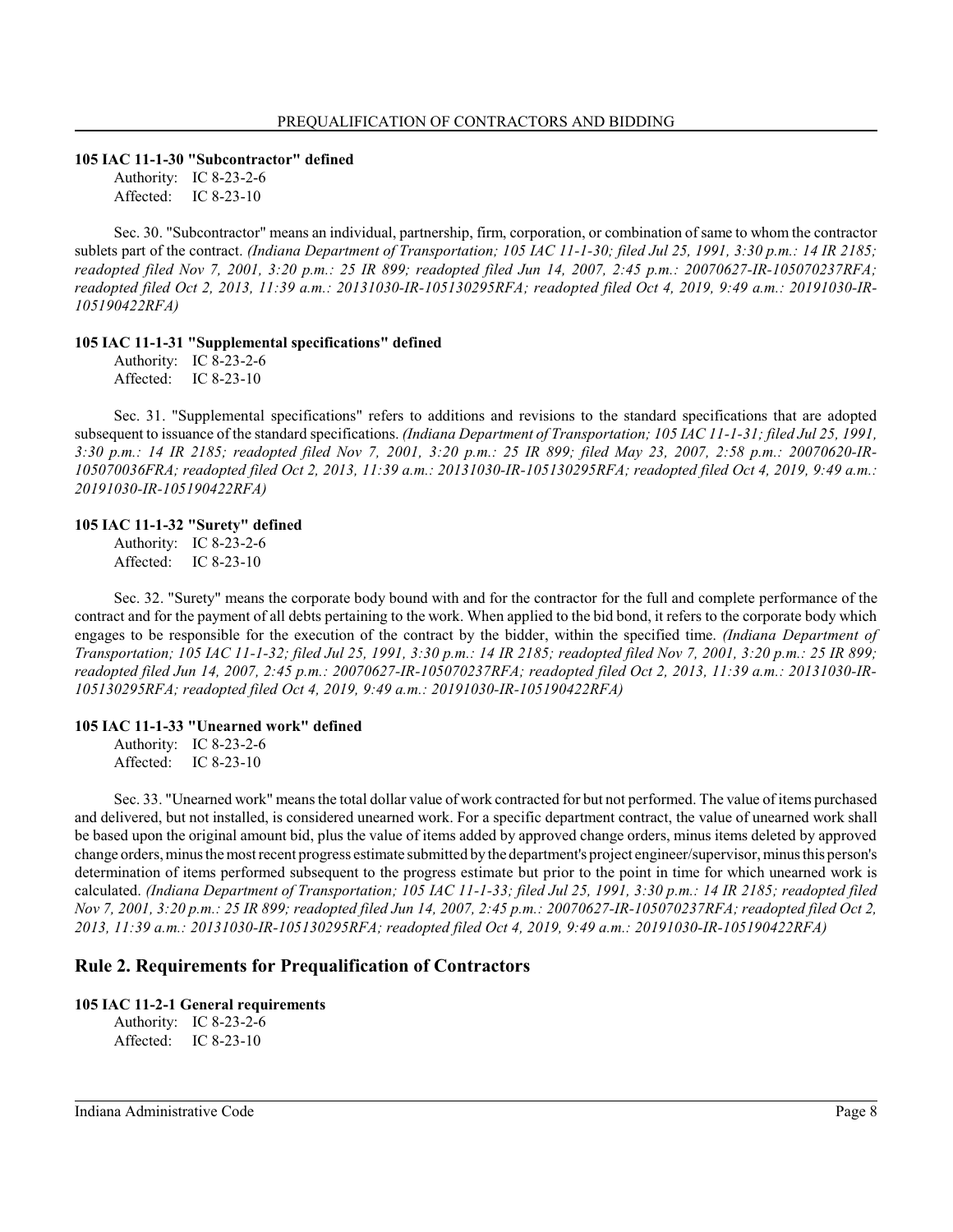Sec. 1. (a) A contractor desiring to offer bids for the performance of contracts for the construction or maintenance of highways and bridges and appurtenances thereto must first be prequalified by the department and shall file a verified statement of experience and financial condition using the forms furnished by the department. The statement must include a complete report of the financial ability, adequacy of plant and equipment, organization, and experience of the applicant. The submission of a statement by the applicant is deemed authorization by the applicant for the prequalification committee to obtain all information which is deemed pertinent with respect to the applicant's financial worth, assets and liabilities, organization, personnel, construction experience, prosecution of work on previous contracts, condition and adequacy of equipment, and its attitude toward department regulations and the general public. A new statement is required at least once each year unless specifically requested at more frequent intervals.

(b) The commissioner or prequalification engineer may, at any time during which a certificate of qualification is in effect, demand a new statement. If the contractor does not furnish a new statement within sixty (60) days of the date of the request, the certificate of qualification held by the contractor may be considered forfeited and the contractor may not be permitted to bid on contracts of the department until a new statement has been received and acted upon by the department.

(c) Complete answers to all interrogatories and the furnishing of all information as indicated by column headings, footnotes, or otherwise throughout the statement are an essential part of compliance with this article. Failure to provide complete and true information is grounds for rejection of the application for prequalification and provides grounds for immediate disqualification.

(d) The department will act on an application within thirty (30) days of its receipt. Statements will be considered in the order received as promptly as circumstances permit, except statements from new applicants who desire to bid on projects advertised must be received no later than twenty-one (21) calendar days prior to the bid opening date to receive consideration for that bid opening. A statement froma contractor for prequalification renewal must be received at least fifteen (15) calendar days prior to the bid opening date to receive consideration for that bid opening. A contractor who meets the time frames required by this subsection may submit bids contingent upon the results of its prequalification application.

(e) No bidder shall be given a certificate of qualification unless the review of its statement shows that it possesses net current assets sufficient in the judgment of the commissioner to render it probable that it can satisfactorily execute its contracts and meet its obligations.

(f) An applicant must possess the qualifications prescribed and be determined to be a competent and responsible bidder as verified by the inquiries and investigations of the department to qualify for a certificate of qualification. The areas considered for qualification of the contractor include, but are not limited to, the following:

- (1) Organization.
- (2) Personnel.
- (3) Construction experience.
- (4) Prosecution of work on previous contracts.
- (5) Condition and adequacy of equipment.
- (6) Financial condition and quality of financial information.
- (7) The contractor's attitude toward department rules and the general public.

An applicant will not be considered as competent and responsible if found to be of a character that would otherwise subject it to suspension, revocation, or disqualification.

(g) The prequalification committee shall make a recommendation to the commissioner regarding what action shall be taken. The commissioner may, in the exercise of the commissioner's sole discretion, accept or reject the recommendation of the prequalification committee. The commissioner shall promptly send the contractor written notice of the decision. The certificate of qualification becomes effective after all avenues of appeal under section 9 of this rule are exhausted. Should such decision involve the addition of a classification or the increase of a rating to a certificate of qualification, the certificate of qualification shall become effective on the date the commissioner signs it and shall be in effect during administrative appeal under section 9 of this rule.

(h) For the purpose of determining competency and responsibility, the prequalification committee or the prequalification engineer may send evaluation forms either to those with whom the contractor has had present or previous business relationships or persons and entities who have utilized the past or present services of the contractor's employees. The responses received as a result of such inquiries are to be considered confidential for all purposes including, but not limited to, libel and slander. The responses received shall not be available under any circumstances to the contractor.

(i) No certificate of qualification will be valid for more than twelve (12) months, nor will its expiration date under any circumstance be subsequent to sixteen (16) months after the date of the statement upon which it is based. The certificate period will not be extended. The applicant will be notified if no certificate of qualification is issued.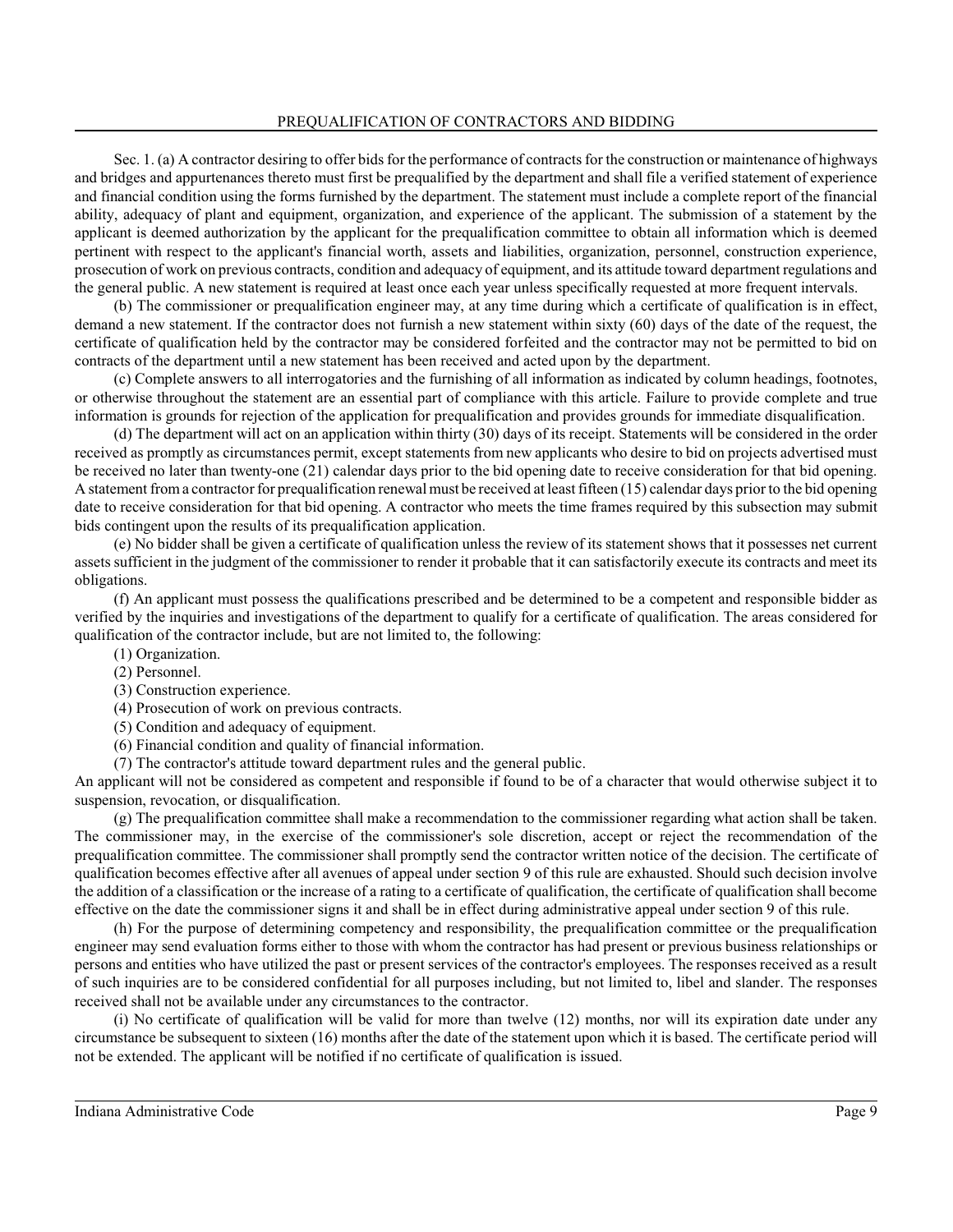(j) If, at any time during the valid period of a certificate of qualification, the latest statement on record with the department ceases to fairly and substantially represent the financial position or the construction equipment of the contractor to whom the certificate was issued, it shall be the responsibility of that contractor to so notify the prequalification engineer and to refrain from further bidding on contracts of the department until its qualification has been confirmed or revised. Failure to give such notice will constitute a violation of this article.

(k) A contractor shall not employ any scheme or device to evade this article or the effect of actions taken by the prequalification committee. Action taken by the prequalification committee for an entity controlled by certain owners or officers may be extended to other entities controlled by those same owners or officers, if the prequalification committee determines the extension is necessary to prevent a circumvention of this article.

(l) The department reserves the right to require a personal interview with any contractor when considering qualifications as a part of its investigation procedure. *(Indiana Department of Transportation; 105 IAC 11-2-1; filed Jul 25, 1991, 3:30 p.m.: 14 IR 2185; filed Jun 14, 1993, 5:30 p.m.: 16 IR 2538; readopted filed Nov 7, 2001, 3:20 p.m.: 25 IR 899; readopted filed Jun 14, 2007, 2:45 p.m.: 20070627-IR-105070237RFA; readopted filed Oct 2, 2013, 11:39 a.m.: 20131030-IR-105130295RFA; readopted filed Oct 4, 2019, 9:49 a.m.: 20191030-IR-105190422RFA)*

# **105 IAC 11-2-2 Preparation and filing**

Authority: IC 8-23-2-6 Affected: IC 8-23-10-2; IC 8-23-10-3

Sec. 2. (a) The contractor must submit the original statement for prequalification to the prequalification engineer. This statement must be complete, clearly legible, and in ink or typed.

(b) If the date of the statement is more than six (6) months old when submitted, the prequalification engineer may request a new statement.

(c) An unaudited statement more than six (6) months old will not be considered for qualification.

(d) The financial statement furnished by an applicant for qualification of more than one million dollars (\$1,000,000) must be prepared and attested as audited by an independent:

(1) certified public accountant registered and in good standing in any state; or

(2) public accountant registered and in good standing in Indiana.

(e) The financial statement furnished by an applicant for qualification of more than two hundred thousand dollars (\$200,000) but not more than one million dollars (\$1,000,000) must be prepared and attested as reviewed by an independent:

(1) certified public accountant registered and in good standing in any state; or

(2) public accountant registered and in good standing in Indiana.

(f) A qualification of two hundred thousand dollars (\$200,000) or less may be granted if the statement furnished by the applicant is certified as correct by an officer of the company.

(g) The accountant shall make an independent verification of assets and liabilities in accordance with generally accepted auditing standards. The accountant's execution of the certificate of audit will constitute certification that an audit in accordance with such standards has actually been performed and reported.

(h) In the event of physical dispersal of construction equipment or of subsequent use or sale of construction materials, the accountant may accept a signed statement of the contractor as evidence of possession of equipment or of materials inventory as of the date of the statement, but this shall not relieve the accountant of the usual responsibilities as to the following:

(1) Title.

(2) Proper and consistent depreciation.

(3) Liens or encumbrances.

(4) Reasonable pricing.

(i) Full and complete information, especially:

(1) the age, date of purchase, and cost when purchased; and

(2) the date if rebuilt;

must be provided for all major items of equipment. The nomenclature used must describe kind, manufacturer, type, capacity, etc., with additional details if necessary. All major items of useful equipment should be listed even though fully depreciated, but no obsolete or useless equipment is to be included.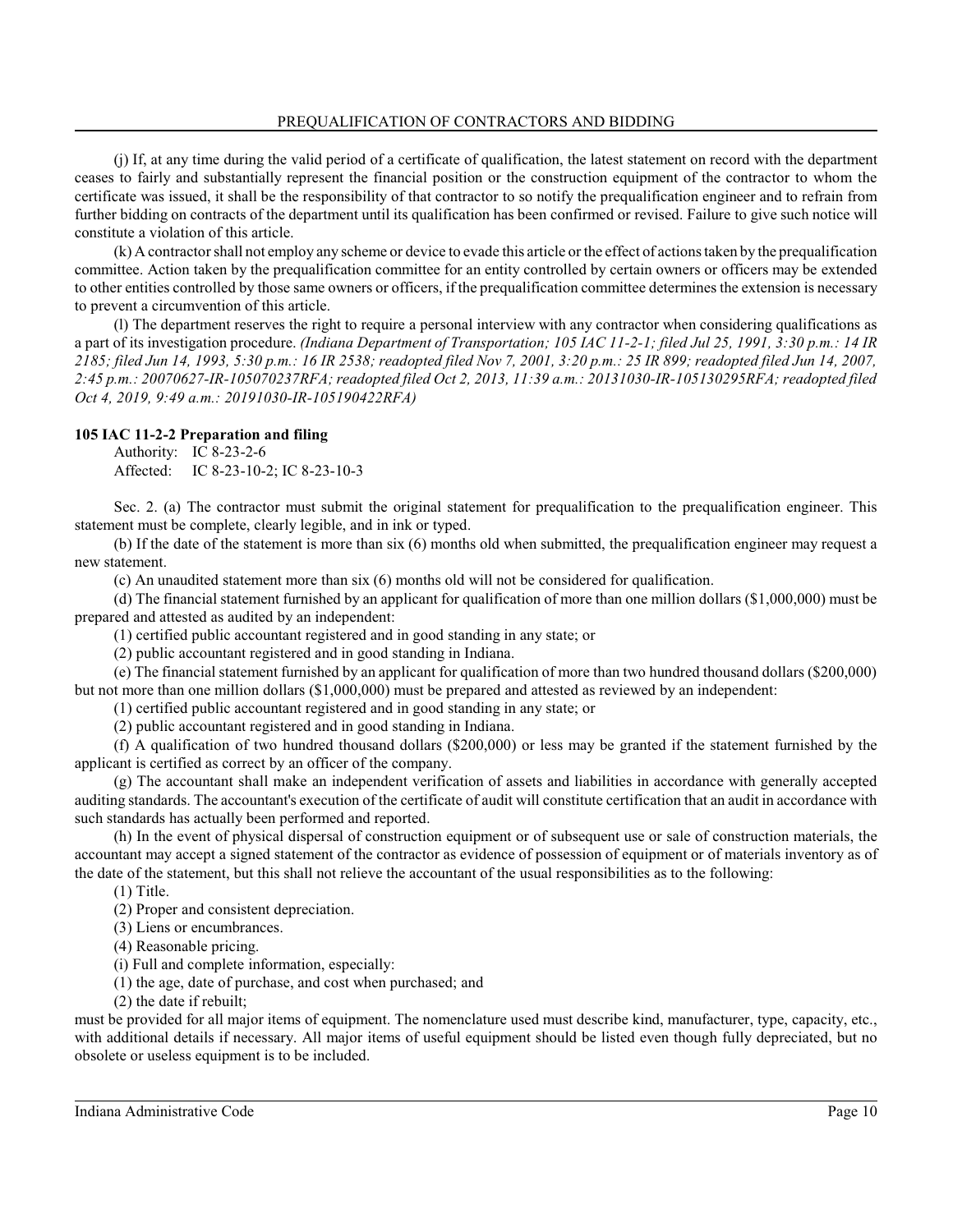(j) Contractors controlled by the same owners or officers desiring prequalification must use statements of a common date.

(k) The assets of a contractor shall be identified to support only one (1) prequalification at any time. If contractors controlled by the same owners or officers submit unaudited statements for prequalification, only one (1) of the entities may be prequalified unless the department is able to verify that assets and experience were not duplicated as a mechanism to artificially increase prequalification ratings.

(l) The statement of a corporation must be accompanied by a certified copy of the minutes covering the election of current officers and the current authorization of individuals designated to execute contracts binding the corporation. The current list of individuals authorized to execute contracts binding the corporation may be either a portion of the original articles of incorporation or some subsequent official action of the stockholders or the board of directors. If officers or authorization of individuals designated to execute contracts binding the corporation are changed in any manner, the contractor shall immediately notify and furnish the prequalification engineer with certified copies of appropriate documents.

(m) The initial statement of a foreign corporation must be accompanied either by valid evidence that it is registered and in good standing with the Indiana secretary of state or by a letter stating that, should it become the successful bidder on a department contract, authorization will be secured within fifteen (15) days after the bid opening. *(Indiana Department of Transportation; 105 IAC 11-2-2; filed Jul 25, 1991, 3:30 p.m.: 14 IR 2187; filed Aug 23, 1994, 11:00 a.m.: 18 IR 7; readopted filed Nov 7, 2001, 3:20 p.m.: 25 IR 899; readopted filed Jun 14, 2007, 2:45 p.m.: 20070627-IR-105070237RFA; readopted filed Oct 2, 2013, 11:39 a.m.: 20131030-IR-105130295RFA; readopted filed Oct 4, 2019, 9:49 a.m.: 20191030-IR-105190422RFA)*

#### **105 IAC 11-2-3 Classification and capacity rating**

Authority: IC 8-23-2-6 Affected: IC 8-23-10-2; IC 8-23-10-4

Sec. 3. (a) A contractor may be classified for one (1) or more types of work and will be rated in accordance with its financial ability, adequacyof plant and equipment, organization, prior experience, record of construction, and other pertinent and material facts which may affect its classification. The contractor will be assigned a classification which will limit the type and quantity of uncompleted work it has under contract at any one (1) time as principal or subcontractor regardless of the location of the work or with whom it is contracted.

(b) A contractor will be assigned an aggregate amount that is to be considered the largest dollar amount of uncompleted work it shall have under contract at any one (1) time, either as principal or subcontractor, or both, regardless of its location and with whom it is contracted, with the following exception: If the aggregate amount is less than three hundred thousand dollars (\$300,000), the aggregate amount is to be considered the largest dollar amount of uncompleted work a contractor shall have under contract at any one (1) time as a principal, regardless of its location and with whom it is contracted. The largest dollar amount of uncompleted work the contractor shall have under contract at any one (1) time, as principal and subcontractor, regardless of its location and with whom it is contracted, shall not exceed three hundred thousand dollars (\$300,000).

(c) The contractor's maximum aggregate rating as determined from the statement will be the sum of the following rating components:

(1) Net current assets multiplied by ten (10).

(2) Construction equipment assets (net book value) multiplied by eight  $(8)$ , but not to exceed one and one-half  $(1\ 1/2)$  times subdivision  $(1)$ .

(3) Net fixed and other assets multiplied by two (2), but not to exceed twenty-five percent (25%) of subdivision (1) plus subdivision (2).

(d) Accepted net current assets will be determined from the statement submitted and will be construed as to include only those net current assets which are readily convertible into working capital. Receivables from nongovernmental agencies over one (1) year old will be deducted for prequalification purposes.

(e) Notes due within one (1) year from the financial statement date will be considered a current liability. Notes due after twelve (12) months and within twenty-four (24) months will be considered a fixed liability and deducted from net fixed assets, and the excess, if any, will be deducted from the book value of the equipment. If thisis insufficient, the excess will be deducted from the net current assets. Notes due after twenty-four (24) months will not be deducted for prequalification purposes.

(f) If the applicant has guaranteed loans of any person or any entity, or has used assets as security for these loans, or has made other guarantees or commitments of activities of any person or any entity, the department may reduce or adjust the applicant's net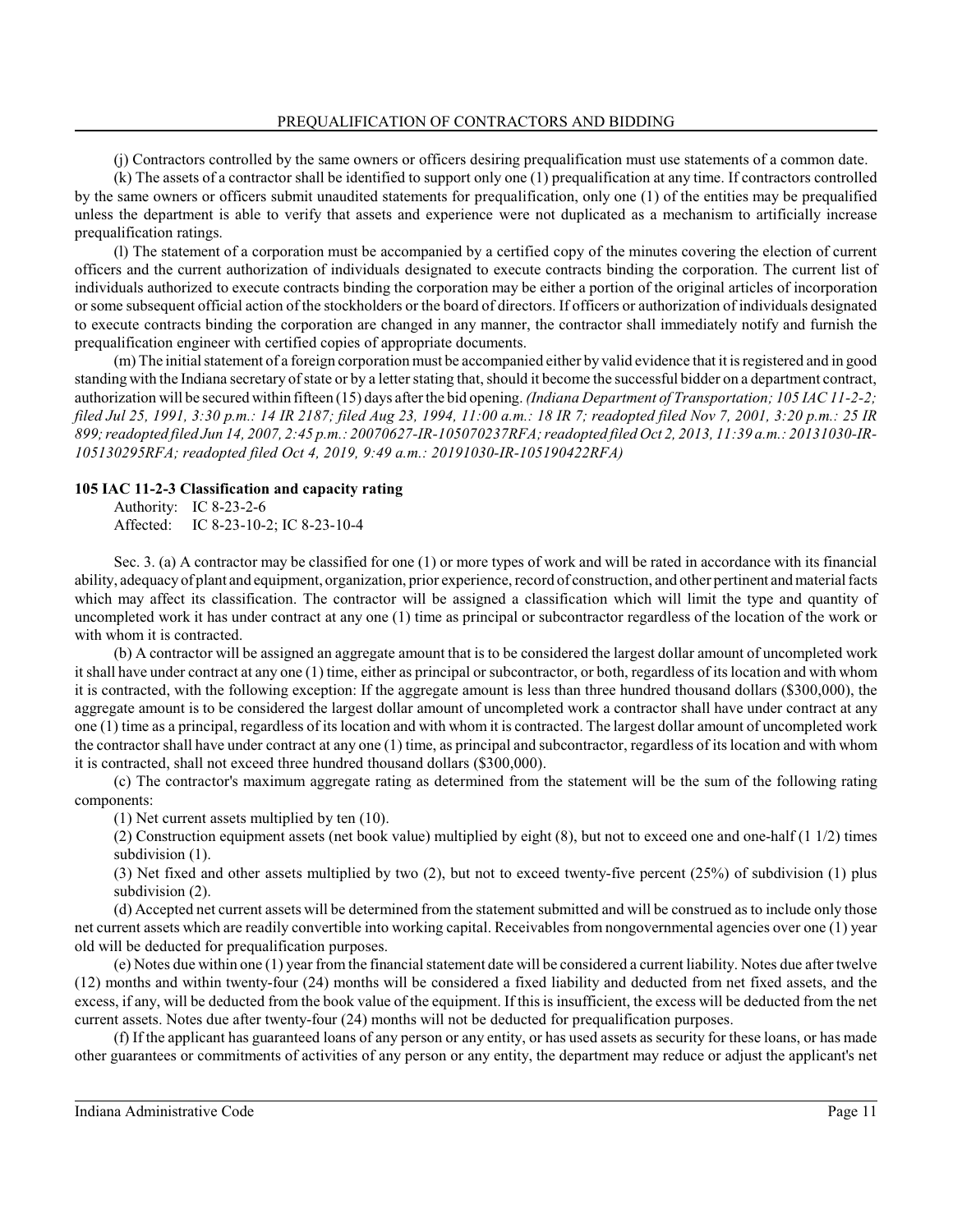current assets if in the judgment of the department the guaranteed loans, other guarantees, or commitments are significant when considered with the applicant's statement.

(g) Notes and accounts receivable fromaffiliated business firms will not be allowed as assets unless there is attached an audited financial statement showing the debtor has sufficient liquidityto discharge the debt, except an unaudited statement, certified as correct by the debtor, will be accepted if an unaudited statement is submitted for qualification. Notes and accounts receivable from partners of a partnership, or officers and stockholders of a corporation, may not be allowed as assets unless there is attached an audited financial statement.

(h) The book value and the market value for stocks and bonds are to be listed. Stocks and bonds will not be considered as working capital unless market value, determined or verified by the accountant, is given. Allowance for stocks and bonds is made for whichever is the lesser of the book or market value except that for stocks or bonds listed on the New York Stock Exchange, American Stock Exchange, or over-the-counter on the National Association of Securities Dealers Automated Quotations (NASDAQ) list, the market value will be used. Stocks of affiliates or subsidiaries which are qualified with the department will not be considered as assets.

(i) The value of useful construction equipment may be the book value listed or may be determined by the application of uniform depreciation schedules. No rating credit will be given for equipment which cannot be satisfactorily identified as to kind, type, and capacity or for which the essential information as to cost and age is not supplied.

(j) "Fixed and other assets" means those assets which have a collateral value but are not readily or normally converted into cash or not directly pertinent to the operation or financing of construction contracts. Construction equipment value in excess of the rating limitation of subsection  $(c)(2)$  will be considered as part of fixed assets.

(k) A contractor will first be given a tentative factor of one hundred percent (100%) in its aggregate and respective classified ratings. Each of these tentative factors may be reduced wholly or in part for the contractor's deficiencies in the following areas as determined from a summary of reports from field engineers, other investigations or an interview with the contractor, or both. The areas considered for qualification of the contractor include the following:

- (1) Organization.
- (2) Personnel.
- (3) Construction experience.
- (4) Prosecution of work on previous contracts.
- (5) Quality of workmanship on contracts.
- (6) Condition and adequacy of equipment.
- (7) The contractor's attitude toward department rules, the general public, and equal employment opportunity requirements.

(l) An "unlimited" qualification maybe granted if a contractor'smaximumaggregate rating exceeds one hundred million dollars (\$100,000,000).

(m) A contractor which has not performed work of any character under the firm name in its application and does not have, among its active staff, personnel of approved experience is not entitled to be rated for any work in excess of two hundred thousand dollars (\$200,000). An experience and performance factor reduction of not less than thirty percent (30%) will be made in the case of any organization which has not had previous experience on comparable work. *(Indiana Department of Transportation; 105 IAC 11-2-3; filed Jul 25, 1991, 3:30 p.m.: 14 IR 2187; readopted filed Nov 7, 2001, 3:20 p.m.: 25 IR 899; readopted filed Jun 14, 2007, 2:45 p.m.: 20070627-IR-105070237RFA; readopted filed Oct 2, 2013, 11:39 a.m.: 20131030-IR-105130295RFA; readopted filed Oct 4, 2019, 9:49 a.m.: 20191030-IR-105190422RFA)*

### **105 IAC 11-2-4 Prequalification committee**

Authority: IC 8-23-2-6 Affected: IC 8-23-10

Sec. 4. (a) There is hereby created a prequalification committee.

(b) The commissioner shall appoint the members of the prequalification committee and designate one (1) of themas chairman. The chairman shall preside at meetings, but the chairman is not entitled to vote unless the vote of the members of the prequalification committee is tied. In event of a tie vote, the chairman shall cast the deciding vote. The prequalification engineer will serve as secretary of the prequalification committee, but the secretary is not entitled to vote. Each member may designate in writing to the secretary an alternate member.

(c) The prequalification committee shall meet monthly and as called by the chairman. The prequalification committee must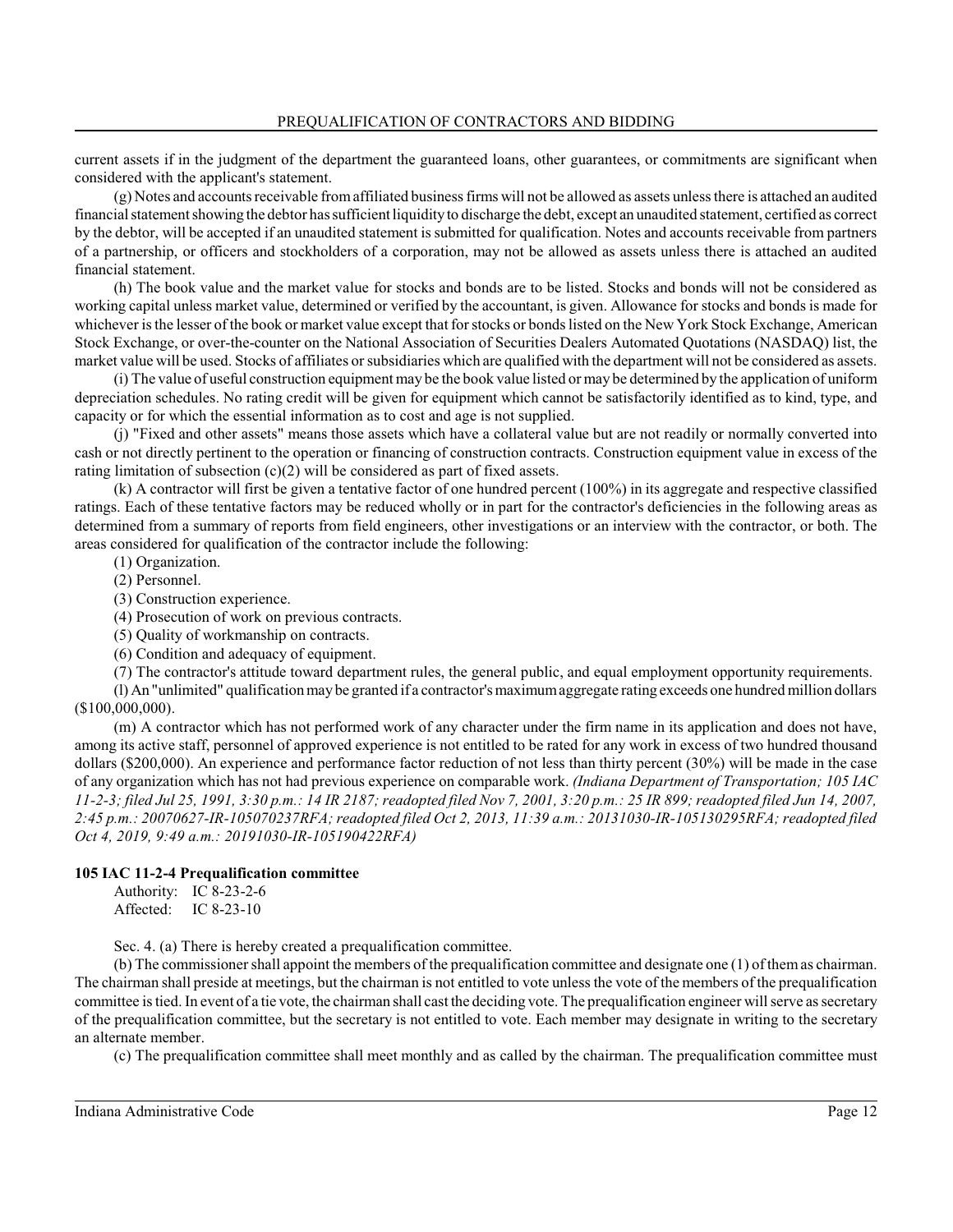have a quorum present in order to transact business. A majority of the votes cast is required to adopt a motion. Abstentions shall not count as votes cast. The secretary is required to take minutes, including date, place, and time of meeting, the names of all present or absent, and to record all motions made and the votes cast thereon. The secretary of the prequalification committee is responsible for the keeping of minutes and for sending and posting annual notices and notices of emergency meetings.

(d) The prequalification committee maymeet in executive session to consider matters of initial application for prequalification, renewal, suspension, change of classification or rating, revocation, appeal, or other matters pursuant to IC 5-14-1.5-6(b). During the executive session, the prequalification committee is entitled to consider confidential information.

(e) The prequalification committee shall have jurisdiction over all recommendations under this article. The prequalification committee may act either on referrals to the prequalification committee or on its own initiative.

(f) The prequalification committee may investigate, request documents, and interview witnesses and other persons or entities with information deemed relevant.

(g) The prequalification committee may recommend a course of action to the commissioner. The commissioner may accept or reject the recommendation of the prequalification committee. In the event that an initial certificate of qualification is issued, a certificate of qualification issued is reissued, a change is made in a classification or rating of a contractor's certificate of qualification, a contractor's issued certificate of qualification is suspended, or a contractor's issued certificate of qualification is revoked, the commissioner shall notify the contractor in writing. All actions of the commissioner under this article are considered to be effective after all avenues of appeal under section 9 of this rule are exhausted. If the action involves the addition of a classification or the increase of a rating to a certificate of qualification, the certificate will become effective on the date the commissioner signs it and will be in effect during the administrative appeal under section 9 of this rule. *(Indiana Department of Transportation; 105 IAC 11-2-4; filed Jul 25, 1991, 3:30 p.m.: 14 IR 2189; readopted filed Nov 7, 2001, 3:20 p.m.: 25 IR 899; readopted filed Jun 14, 2007, 2:45 p.m.: 20070627-IR-105070237RFA; readopted filed Oct 2, 2013, 11:39 a.m.: 20131030-IR-105130295RFA; readopted filed Oct 4, 2019, 9:49 a.m.: 20191030-IR-105190422RFA)*

#### **105 IAC 11-2-5 Change in certificate of qualification**

Authority: IC 8-23-2-6 Affected: IC 8-23-10

Sec. 5. (a) The prequalification committee may recommend to the commissioner a change in the certificate of qualification issued to a contractor based upon the receipt of additional information. Notification of a change in a certificate of qualification will be made in writing and will become effective after all avenues of appeal under section 9 of this rule are exhausted. If the action involves the addition of a classification or the increase of a rating to a certificate of qualification, the certificate will become effective on the date the commissioner signs it and will be in effect during the administrative appeal under section 9 of this rule.

(b) A request from the contractor for a change in its qualification status must be in writing and received not less than fifteen (15) days prior to the bid opening date. An applicant who has been refused qualification, or who is dissatisfied with the department's decision as to the aggregate amount of uncompleted work to be permitted under contract at any one (1) time, or with any limitation as to the class or classes of work on which the bidder is authorized to bid, may at any time after the expiration of ninety (90) days from the date of the department's previous decision request a change in or file a new application for qualification. *(Indiana Department of Transportation; 105 IAC 11-2-5; filed Jul 25, 1991, 3:30 p.m.: 14 IR 2189; readopted filed Nov 7, 2001, 3:20 p.m.: 25 IR 899; readopted filed Jun 14, 2007, 2:45 p.m.: 20070627-IR-105070237RFA; readopted filed Oct 2, 2013, 11:39 a.m.: 20131030-IR-105130295RFA; readopted filed Oct 4, 2019, 9:49 a.m.: 20191030-IR-105190422RFA)*

#### **105 IAC 11-2-6 Suspension of certificate of qualification**

Authority: IC 8-23-2-6 Affected: IC 8-23-10-2

Sec. 6. (a) The prequalification committee may recommend to the commissioner the suspension of the contractor's certificate of qualification if the contractor's work is unsatisfactory, if it is apparent the contractor will be unable to complete its contracts on time, or if the contractor has failed to adequately document a current or previous contract.

(b) Notification of the suspension shall be made in writing, and the suspension will become effective after all avenues of appeal under section 9 of this rule are exhausted. The suspension will be lifted when the contractor has taken corrective action to the personal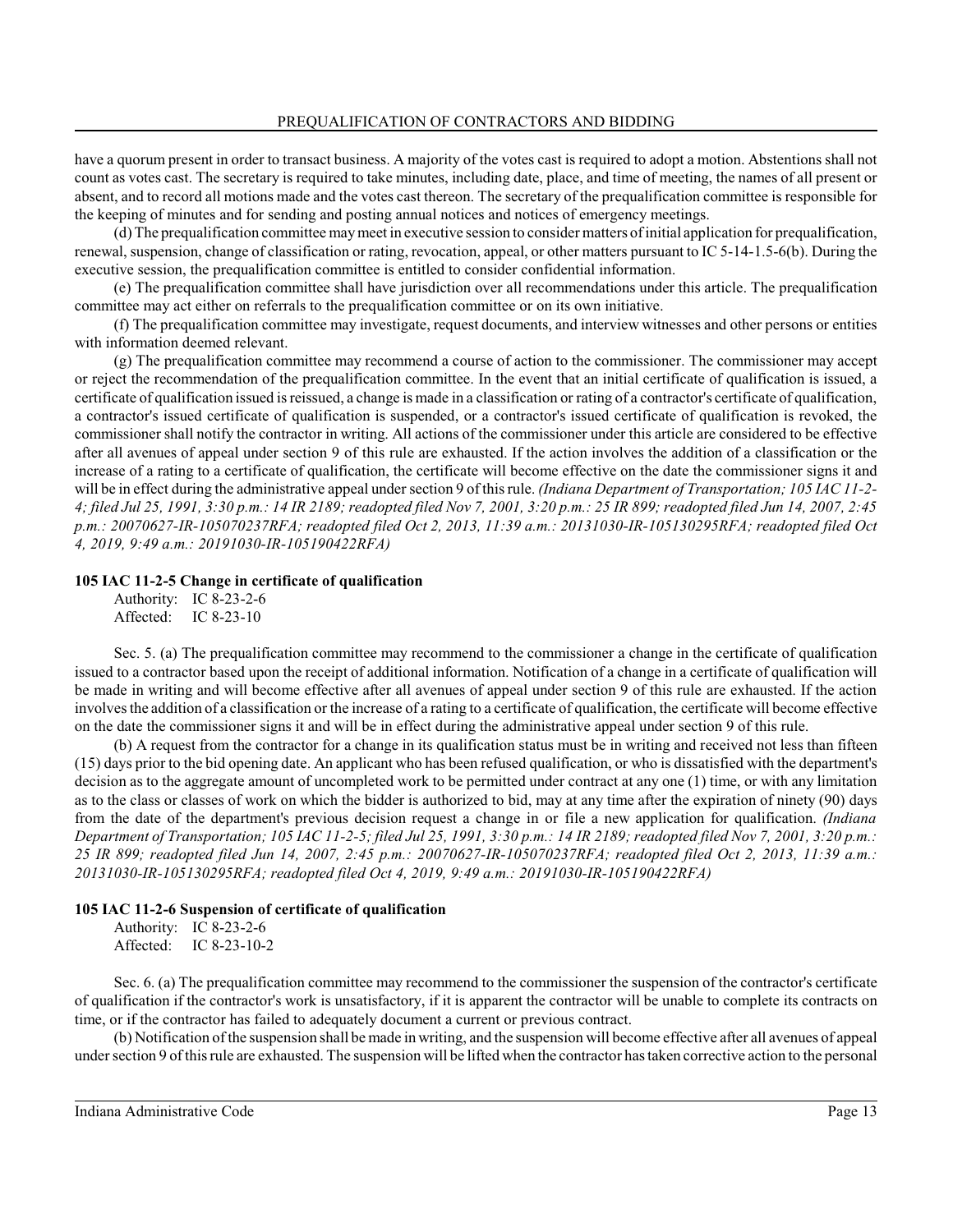satisfaction of the commissioner. *(Indiana Department of Transportation; 105 IAC 11-2-6; filed Jul 25, 1991, 3:30 p.m.: 14 IR 2190; readopted filed Nov 7, 2001, 3:20 p.m.: 25 IR 899; readopted filed Jun 14, 2007, 2:45 p.m.: 20070627-IR-105070237RFA; readopted filed Oct 2, 2013, 11:39 a.m.: 20131030-IR-105130295RFA; readopted filed Oct 4, 2019, 9:49 a.m.: 20191030-IR-105190422RFA)*

#### **105 IAC 11-2-7 Withdrawal of certificate of qualification**

Authority: IC 8-23-2-6 Affected: IC 8-23-10-2

Sec. 7. A certificate of qualification may be withdrawn if it has been administratively determined by the prequalification committee that the firmor corporation is no longer active or in existence. Notification of the withdrawal shall be made in writing and will become effective after all avenues of appeal under section 9 of thisrule are exhausted. *(Indiana Department of Transportation; 105 IAC 11-2-7; filed Jul 25, 1991, 3:30 p.m.: 14 IR 2190; readopted filed Nov 7, 2001, 3:20 p.m.: 25 IR 899; readopted filed Jun 14, 2007, 2:45 p.m.: 20070627-IR-105070237RFA; readopted filed Oct 2, 2013, 11:39 a.m.: 20131030-IR-105130295RFA; readopted filed Oct 4, 2019, 9:49 a.m.: 20191030-IR-105190422RFA)*

#### **105 IAC 11-2-8 Revocation of certificate of qualification**

Authority: IC 8-23-2-6 Affected: IC 8-23-10-2; IC 8-23-10-8

Sec. 8. (a) A certificate of qualification may be revoked if it is administratively determined by the prequalification committee that the contractor or subcontractor has done any of the following:

(1) Failed to timely pay, or satisfactorily settle, any bills due to labor and material on former or existing contracts.

(2) Is found to be in violation of either a state or federal law or regulation or the rules of a state or federal:

- (A) department;
- (B) board;
- (C) bureau;
- (D) agency; or
- (E) commission.
- (3) Defaulted on a contract.
- (4) Failed to enter into a department contract.
- (5) Falsified any document required by:
	- (A) the department;
	- (B) the state board of accounts; or
	- (C) any agency of the state of Indiana.

For the purpose of this section, "falsify" means an intentional act of omission or commission.

(6) Was convicted of a bidding crime resulting froma jury or bench trial, entered into a plea of guilty or nolo contendere, made a public admission, made a presentation as an unindicted co-conspirator, or gave testimony, which is protected by a grant of immunity, in any jurisdiction.

(7) Failed to perform any part or portion of an existing or previous contract.

(8) Failed to submit in a timely manner:

- (A) information;
- (B) documented explanations; or
- (C) evidence;

required in the contract documents or proposal form.

(9) Has been debarred by a federal agency.

(10) Failed to comply with any and all proposal form requirements concerning disadvantaged business enterprise (DBE) and women business enterprise (WBE) goals.

(11) Had knowledge that a subcontractor further subcontracted its work.

(12) Offered or gave a gift with a market value of ten dollars (\$10) or more, to a unit, officer, or employee of the department,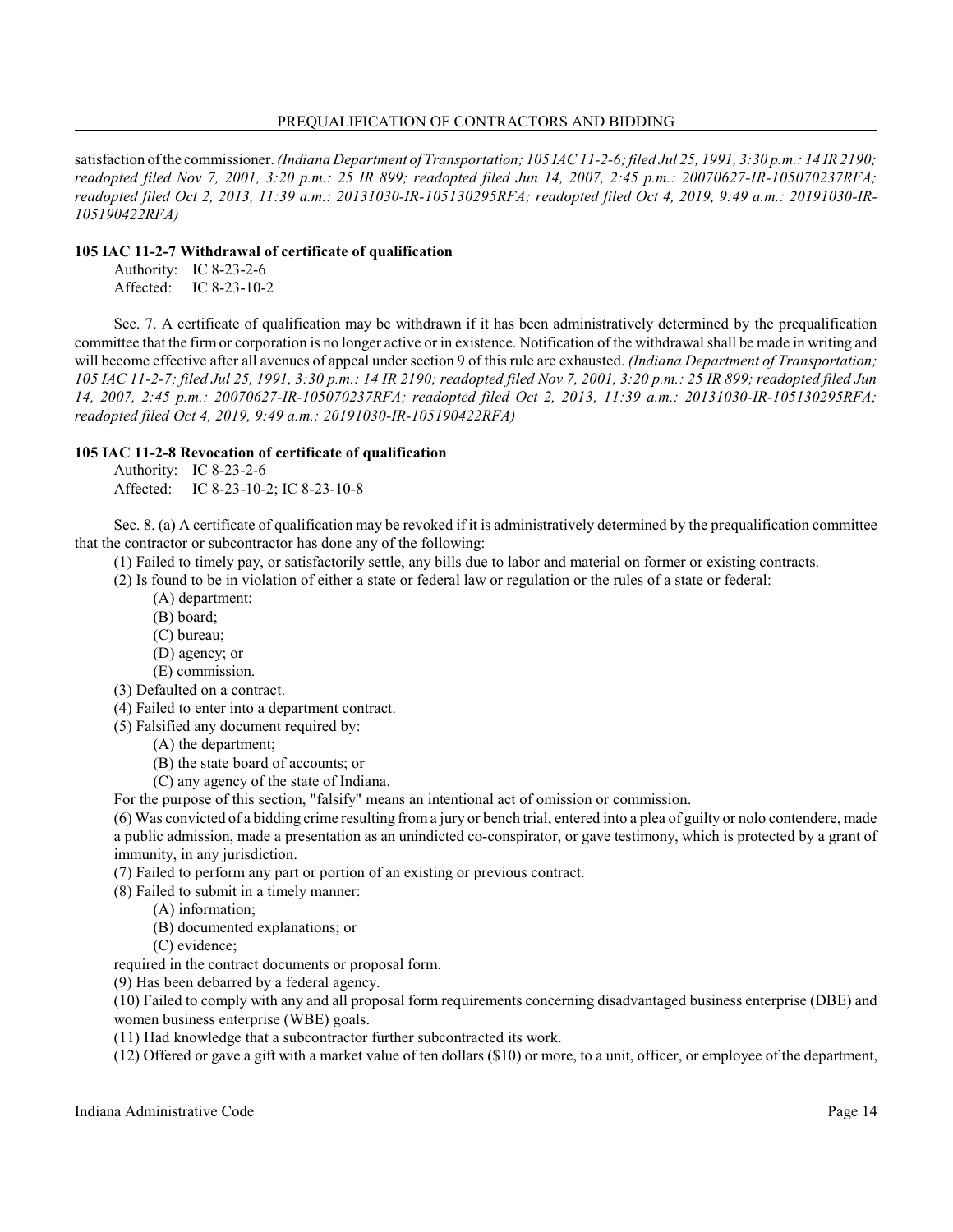or repetitively offered or gave gifts of a value of ten dollars (\$10) or less to a unit, officer, or employee of the department. (b) Notification of such pending action shall be made in writing, setting forth the grounds for the proposed certificate revocation. The revocation will become effective after all avenues of appeal under section 9 of this rule are exhausted. The period of disqualification will not exceed two (2) years. *(Indiana Department of Transportation; 105 IAC 11-2-8; filed Jul 25, 1991, 3:30 p.m.: 14 IR 2190; filed Jun 25, 1992, 5:00 p.m.: 15 IR 2452; readopted filed Nov 7, 2001, 3:20 p.m.: 25 IR 899; filed May 23, 2007, 2:58 p.m.: 20070620-IR-105070036FRA; readopted filed Oct 2, 2013, 11:39 a.m.: 20131030-IR-105130295RFA; readopted filed Oct 4, 2019, 9:49 a.m.: 20191030-IR-105190422RFA)*

### **105 IAC 11-2-9 Appeals procedure**

Authority: IC 8-23-2-6 Affected: IC 4-21.5; IC 8-23-10

Sec. 9. (a) A contractor aggrieved by the decision of the department in regard to the contractor's qualification, suspension, withdrawal, revocation, or change in either classification orrating maymake a written request for consideration to the prequalification engineer, with a copy to the commissioner, within fifteen (15) days after receiving such notification.

(b) The contractor may follow the procedure outlined in STEP ONE and STEP TWO, or the contractor may elect for a hearing as set forth in STEP TWO. The contractor shall, in its letter, specify which relief it is requesting. If the contractor fails to make an election in its letter, it will be presumed that the contractor has elected to follow and be bound by the procedural steps and cutoff procedures set forth in STEP ONE and STEP TWO, in that order as follows:

STEP ONE: The request must include written justification bearing on its qualification. In addition, the contractor may request a personal interview. The prequalification committee will consider the written request by certified mail or personal service within fifteen (15) days after its receipt. The prequalification committee may request additional information, a personal interview with the contractor, or both. The prequalification committee will make a recommendation to the commissioner who shall notify the contractor in writing of the decision. The decision becomes effective after all avenues of appeal under STEP TWO are exhausted. It will be presumed that in the event the contractor has made no election as to a personal interview that the contractor has elected not to request a personal interview.

STEP TWO: If the contractor is dissatisfied with the STEP ONE decision, the contractor may make a written request by certified mail or personal service within fifteen (15) days of receipt of the STEP ONE decision for an adjudication hearing in accordance with IC 4-21.5. Thisrequest must be sent to the prequalification engineer with a copy to the commissioner. Upon receipt of the notice, the commissioner will serve the contractor with written notice of the date, place, and time of the hearing and written notice of the appointment of an administrative law judge.

(c) The hearing will be held within thirty (30) days of the receipt of the request, unless otherwise ordered by the administrative law judge.

(d) At the hearing, the contractor will bear the burden of proof when the action of the commissioner is undersections 1 through 2 of thisrule. At the hearing, the contractor shall bear the burden of proof when the action of the commissioner is under either section 3 or 5 of thisrule, unless the action involves the reduction of an unexpired certificate of qualification. At the hearing, the department shall bear the burden of proof when the action of the commissioner is under either sections 6 through 8 of this rule or section 11 of this rule.

(e) If the contractor fails to follow subsection (b) within the specified time frames, the contractor will be deemed to have accepted the decision of the department as final and deemed to have waived any right to further administrative appeal. *(Indiana Department of Transportation; 105 IAC 11-2-9; filed Jul 25, 1991, 3:30 p.m.: 14 IR 2190; readopted filed Nov 7, 2001, 3:20 p.m.: 25 IR 899; readopted filed Jun 14, 2007, 2:45 p.m.: 20070627-IR-105070237RFA; readopted filed Oct 2, 2013, 11:39 a.m.: 20131030-IR-105130295RFA; readopted filed Oct 4, 2019, 9:49 a.m.: 20191030-IR-105190422RFA)*

### **105 IAC 11-2-10 Subcontractors**

Authority: IC 8-23-2-6 Affected: IC 8-23-10-4

Sec. 10. (a) It is unlawful for a successful bidder to enter into a subcontract with any other person involving the performance of any part of any work upon which the bidder may be engaged for the department in an amount in excess of one hundred thousand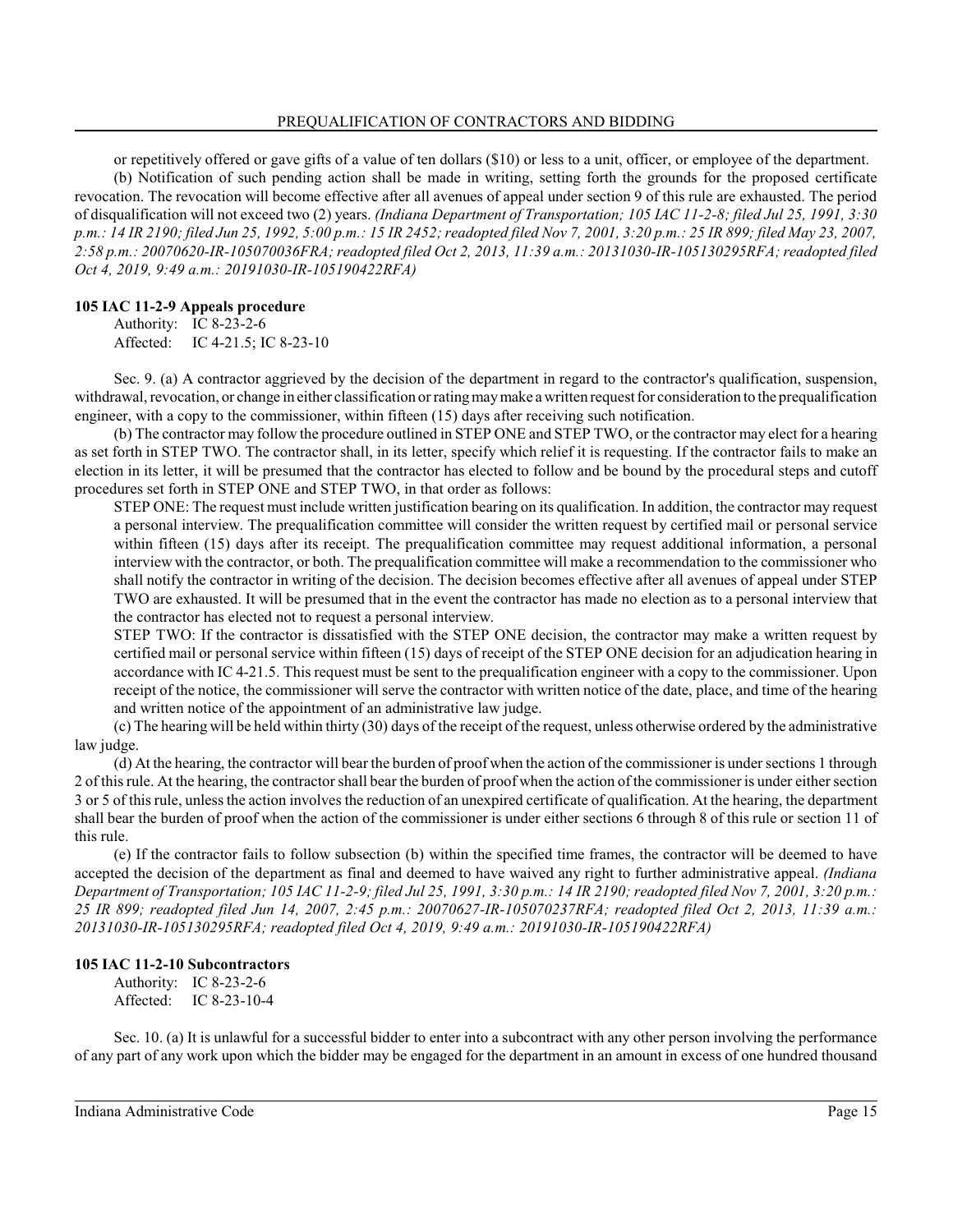dollars (\$100,000) unless the subcontractor has been properly qualified for the work sublet to it.

(b) The prequalification requirements of this section do not apply to:

(1) professional services; or

(2) hauling material or supplies to or from a job site.

(c) All subcontracts must be approved by the department prior to work being performed by the subcontractor.

(d) The department may request disclosure of a subcontractor's board of directors, shareholders, officers, and principal individuals or employees prior to subcontract approval. Failure to disclose such information may result in denial of subcontract approval.

(e) A contractor that is not prequalified may be prohibited from performing subcontract work or limited in the dollar value thereof if the contractor has been found in violation of a rule that would subject a contractor to suspension, revocation, or reduction of its certificate of qualification.

(f) A contractor whose certificate of qualification is revoked or suspended will not be approved to perform work as a subcontractor on a department contract.

(g) A subcontractor that does not have a valid certificate of qualification will be limited to a total of three hundred thousand dollars (\$300,000) in unearned work under contract on any given date with any owner, contractor, or other party. *(Indiana Department of Transportation; 105 IAC 11-2-10; filed Jul 25, 1991, 3:30 p.m.: 14 IR 2191; readopted filed Nov 7, 2001, 3:20 p.m.: 25 IR 899; readopted filed Jun 14, 2007, 2:45 p.m.: 20070627-IR-105070237RFA; readopted filed Oct 2, 2013, 11:39 a.m.: 20131030-IR-105130295RFA; readopted filed Oct 4, 2019, 9:49 a.m.: 20191030-IR-105190422RFA)*

#### **105 IAC 11-2-11 False statements**

Authority: IC 8-23-2-6 Affected: IC 8-23-10-8

Sec. 11. An applicant who is convicted of knowingly making a false statement with respect to the applicant's financial worth in an application for qualification, financial statement, or other written instrument filed by the applicant with the department under this rule is not entitled to submit bids for a period of two (2) years following the date of conviction. *(Indiana Department of Transportation; 105 IAC 11-2-11; filed Jul 25, 1991, 3:30 p.m.: 14 IR 2192; readopted filed Nov 7, 2001, 3:20 p.m.: 25 IR 899; readopted filed Jun 14, 2007, 2:45 p.m.: 20070627-IR-105070237RFA; readopted filed Oct 2, 2013, 11:39 a.m.: 20131030-IR-105130295RFA; readopted filed Oct 4, 2019, 9:49 a.m.: 20191030-IR-105190422RFA)*

#### **105 IAC 11-2-12 Gifts**

Authority: IC 8-23-2-6 Affected: IC 8-23-10-2

Sec. 12. A contractor shall not offer or give a gift, including, but not limited to, money, goods, services, meals, and entertainment, to any unit, officer, or employee of the department if such gift has a fair market value of ten dollars (\$10) or more. Repetitive offering or giving gifts of a value of ten dollars (\$10) or less is also prohibited. "Unit" means any district, division, section, or other group of department employees. Exceptions to this provision must be approved in writing by the department's commissioner. *(Indiana Department of Transportation; 105 IAC 11-2-12; filed Jun 25, 1992, 5:00 p.m.: 15 IR 2452; readopted filed Nov 7, 2001, 3:20 p.m.: 25 IR 899; readopted filed Jun 14, 2007, 2:45 p.m.: 20070627-IR-105070237RFA; readopted filed Oct 2, 2013, 11:39 a.m.: 20131030-IR-105130295RFA; readopted filed Oct 4, 2019, 9:49 a.m.: 20191030-IR-105190422RFA)*

# **Rule 3. Requirements for Bidding**

#### **105 IAC 11-3-1 Equal employment opportunity**

Authority: IC 8-23-2-6 Affected: IC 8-23-10

Sec. 1. A contractor who desires to bid, or perform work on department contracts, must first file an affidavit accepting equal employment opportunity requirements. *(Indiana Department of Transportation; 105 IAC 11-3-1; filed Jul 25, 1991, 3:30 p.m.: 14*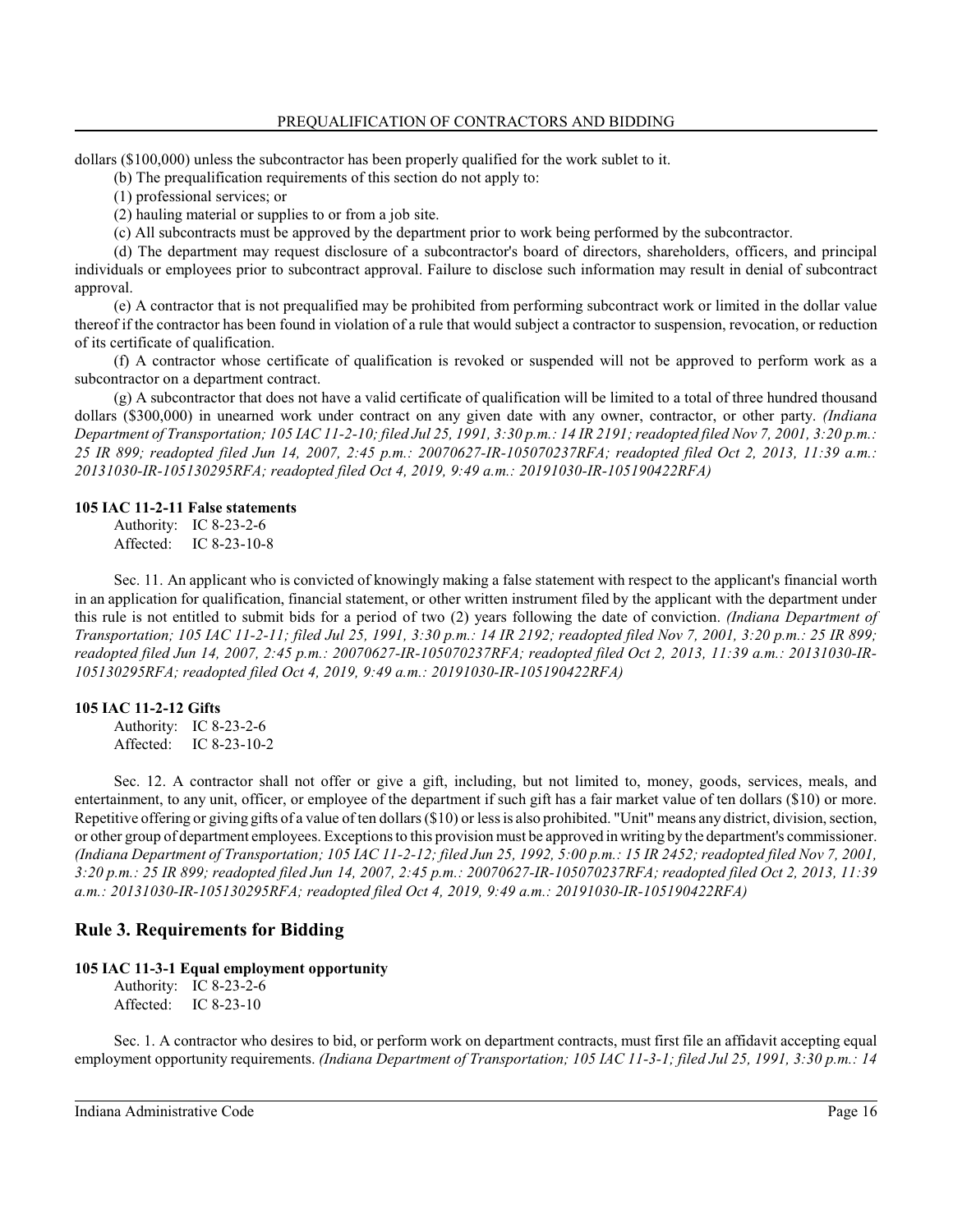*IR 2192; readopted filed Nov 7, 2001, 3:20 p.m.: 25 IR 899;readopted filed Jun 14, 2007, 2:45 p.m.: 20070627-IR-105070237RFA; readopted filed Oct 2, 2013, 11:39 a.m.: 20131030-IR-105130295RFA; readopted filed Oct 4, 2019, 9:49 a.m.: 20191030-IR-105190422RFA)*

#### **105 IAC 11-3-2 Issuance of proposal forms**

Authority: IC 8-23-2-6 Affected: IC 8-23-10

Sec. 2. (a) When requested, a proposal form will be issued to any properly qualified contractor up to 4:30 p.m., Indianapolis time, on the last workday immediately preceding the bid opening date unless otherwise indicated in the advertisement. The prospective bidder, and other persons, will be required to pay the sumstated in the notice to contractors for bidding material ordered. No refunds will be made for materials ordered and returned except in cases of error in filling orders or when a project advertised is withdrawn prior to the bid opening. The department will make proposal forms available electronicallythrough a designated electronic medium as specified by the department's notice to contractors.

(b) The contractor or bidder submitting a bid accepts and assumes the risk that the proposal form and plans are complete. By submitting a bid, the bidder certifies that it has checked the proposal formand plans to confirmthat they are complete. The contractor or bidder agrees to waive all claims relating to the completeness of the proposal form and plans. If the contractor or bidder finds an error or omission, the contractor or bidder shall notify the department as specified in the proposal form at least ten (10) days before the date the bids are to be opened. *(Indiana Department of Transportation; 105 IAC 11-3-2; filed Jul 25, 1991, 3:30 p.m.: 14 IR 2192; readopted filed Nov 7, 2001, 3:20 p.m.: 25 IR 899; filed May 23, 2007, 2:58 p.m.: 20070620-IR-105070036FRA; readopted filed Oct 2, 2013, 11:39 a.m.: 20131030-IR-105130295RFA; readopted filed Oct 4, 2019, 9:49 a.m.: 20191030-IR-105190422RFA)*

### **105 IAC 11-3-3 Qualification**

Authority: IC 8-23-2-6 Affected: IC 8-23-10

Sec. 3. (a) The department's notice to contractors will list one (1) or more types or classes of work for a contract.

(b) A bidder must have bidding capacity equal to or greater than its total bid in the advertised class or combination of classes of work listed in the department's notice to contractors for the specific contract.

(c) A contractor not acceptable to the Federal Highway Administration is not eligible for work on a contract involving federal funds. *(Indiana Department of Transportation; 105 IAC 11-3-3; filed Jul 25, 1991, 3:30 p.m.: 14 IR 2192; readopted filed Nov 7, 2001, 3:20 p.m.: 25 IR 899; filed May 23, 2007, 2:58 p.m.: 20070620-IR-105070036FRA; readopted filed Oct 2, 2013, 11:39 a.m.: 20131030-IR-105130295RFA; readopted filed Oct 4, 2019, 9:49 a.m.: 20191030-IR-105190422RFA)*

### **105 IAC 11-3-4 Bidding capacity**

Authority: IC 8-23-2-6 Affected: IC 8-23-10

Sec. 4. (a) If the bidder's aggregate amount of work is greater than three hundred thousand dollars (\$300,000), then the bidder's bidding capacity with the department on any given date will be determined by deducting the value of all unearned work as of that date on contracts and subcontracts for work of any owner, contractor, or other party from the aggregate rating and from the appropriate classified ratings that are stated on its certificate of qualification. If the bidder's aggregate amount is equal to or less than three hundred thousand dollars (\$300,000), the bidder's bidding capacity with the department on any given date will be determined as the lesser of the value of all unearned work as of that date on:

(1) contracts for work of any owner or other party deducted from the aggregate rating and from the appropriate classified ratings that are stated on the bidder's certificate of qualification; or

(2) contracts and subcontracts for work of any owner, contractor, or other party deducted from three hundred thousand dollars (\$300,000).

(b) The value of work subcontracted on existing contracts of the department to an approved subcontractor will not be considered as unearned work of the bidder in determining the contractor's bidding capacity.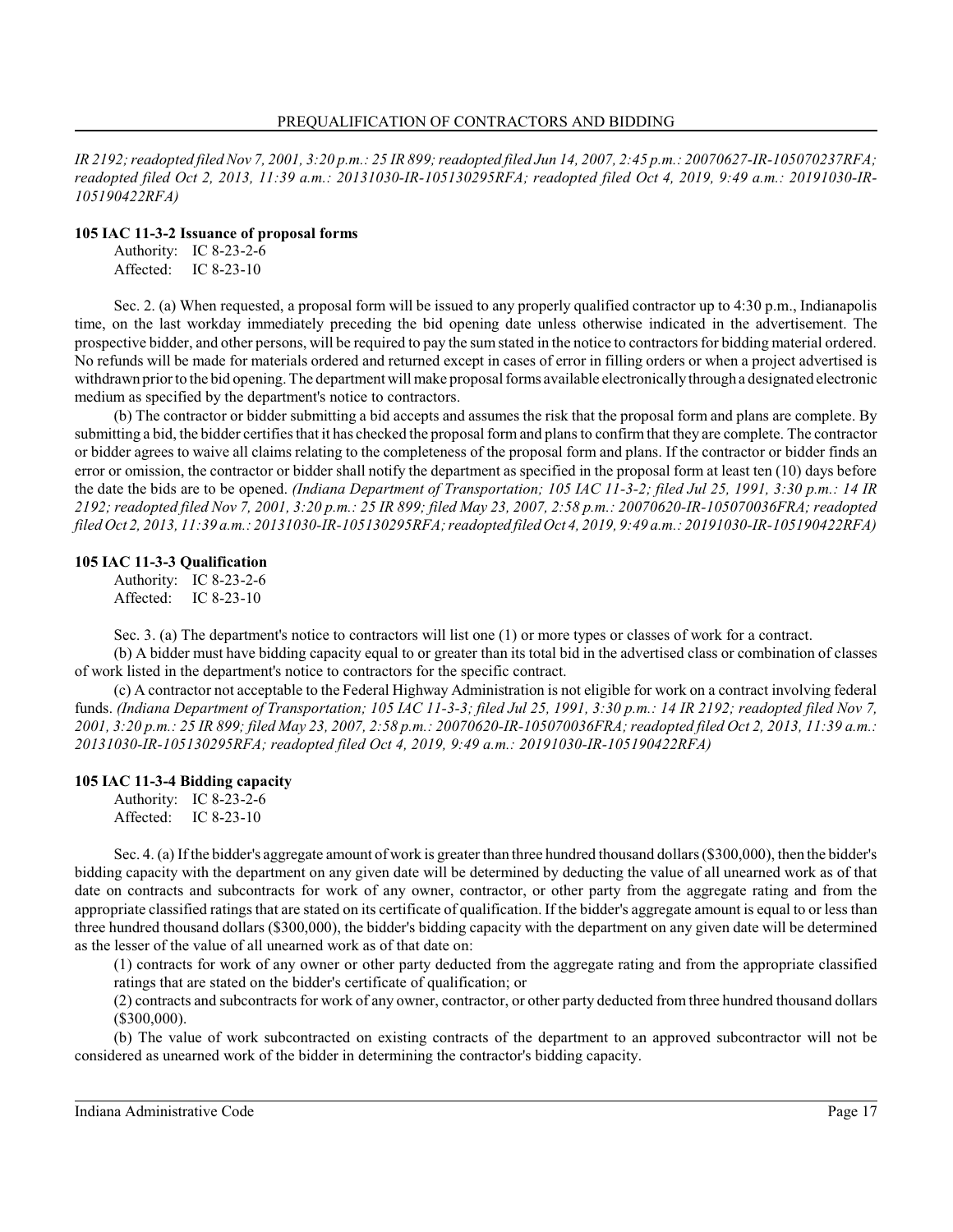(c) It shall be the responsibility of each qualified bidder to ensure that a bid submitted for a single contract does not exceed its bidding capacity on the date bids are opened. If the bidder does not limit the sum of its regular bids to the volume of work permitted by its bidding capacity, the department may selectively award low bids up to, but not exceeding, the bidder's bidding capacity.

(d) The bidder must show, on the form provided in each proposal bid, the total and type of all unearned work:

(1) under contract with any owner, contractor, or other party either as principal or subcontractor, based on the latest engineer's or owner's estimate, with proper allowance for work subsequently performed; and

(2) under the department's approved subcontracts sublet to an approved subcontractor.

(e) The commitment of personnel and equipment on a payroll or rental basis for the performance of definite and specific work must be reported as unearned work even though no formal contract may exist. *(Indiana Department of Transportation; 105 IAC 11-3- 4; filed Jul 25, 1991, 3:30 p.m.: 14 IR 2192; filed Jun 14, 1993, 5:30 p.m.: 16 IR 2539; readopted filed Nov 7, 2001, 3:20 p.m.: 25 IR 899; filed May 23, 2007, 2:58 p.m.: 20070620-IR-105070036FRA; readopted filed Oct 2, 2013, 11:39 a.m.: 20131030-IR-105130295RFA; readopted filed Oct 4, 2019, 9:49 a.m.: 20191030-IR-105190422RFA)*

# **105 IAC 11-3-5 Joint ventures**

Authority: IC 8-23-2-6 Affected: IC 8-23-10

Sec. 5. (a) A bid of two (2) or three (3) contractors will be considered a joint venture. Not more than three (3) contractors will be permitted as parties to a joint venture. All contractors applying for joint venture approval must be prequalified separately.

(b) A contractor that is a member of a joint venture may not submit a proposal bid, in its individual capacity or as a participant in another joint venture, for the same contract on which the joint venture bids.

(c) The bidding proposal:

(1) will be taken out in the name of the joint venture; and

(2) shall be signed by each participating contractor;

with each contractor fully responsible for the completion of all contract items. For electronic proposal bids, the joint bidder will be issued a unique vendor identification by the designated electronic medium, and the unique vendor identification shall be used to sign the joint venture. The contractors in the joint venture may combine their individual bidding capacities in order to meet the requirements of section 3 of this rule. A contractor in a joint venture shall have bidding capacity for the work the contractor is to perform. The bid items or the percentage of the bid item to be performed by a contractor in the joint venture must be shown in the proposal bid. The value thereof will be charged to the individual contractor's aggregate and classified bidding capacity.

(d) A request for a joint venture is subject to department approval and must be executed on the form prescribed by the department. The form must be:

(1) signed by all parties involved in the joint venture; and

(2) received in the office of the prequalification engineer not later than 9:00 a.m., Indianapolis time, the last workday before the bid opening.

The prescribed form is available on the department's Web site.

(e) The bid and performance bond may be executed by a surety for all parties to the joint venture, or a separate bid and performance bond may be executed for each participating contractor. When more than one (1) surety is used, a letter of agreement must be included with the bid and signed by each surety. *(Indiana Department of Transportation; 105 IAC 11-3-5; filed Jul 25, 1991, 3:30 p.m.: 14 IR 2193; readopted filed Nov 7, 2001, 3:20 p.m.: 25 IR 899; filed May 23, 2007, 2:58 p.m.: 20070620-IR-105070036FRA; readopted filed Oct 2, 2013, 11:39 a.m.: 20131030-IR-105130295RFA; readopted filed Oct 4, 2019, 9:49 a.m.: 20191030-IR-105190422RFA)*

### **105 IAC 11-3-6 Examination of contract documents and site of work**

Authority: IC 8-23-2-6 Affected: IC 8-23-10

Sec. 6. (a) The bidder shall make a reasonable visual examination of the site of the proposed work and the contract documents before submitting a proposal bid. The submission of a proposal bid will be considered conclusive evidence that the bidder has made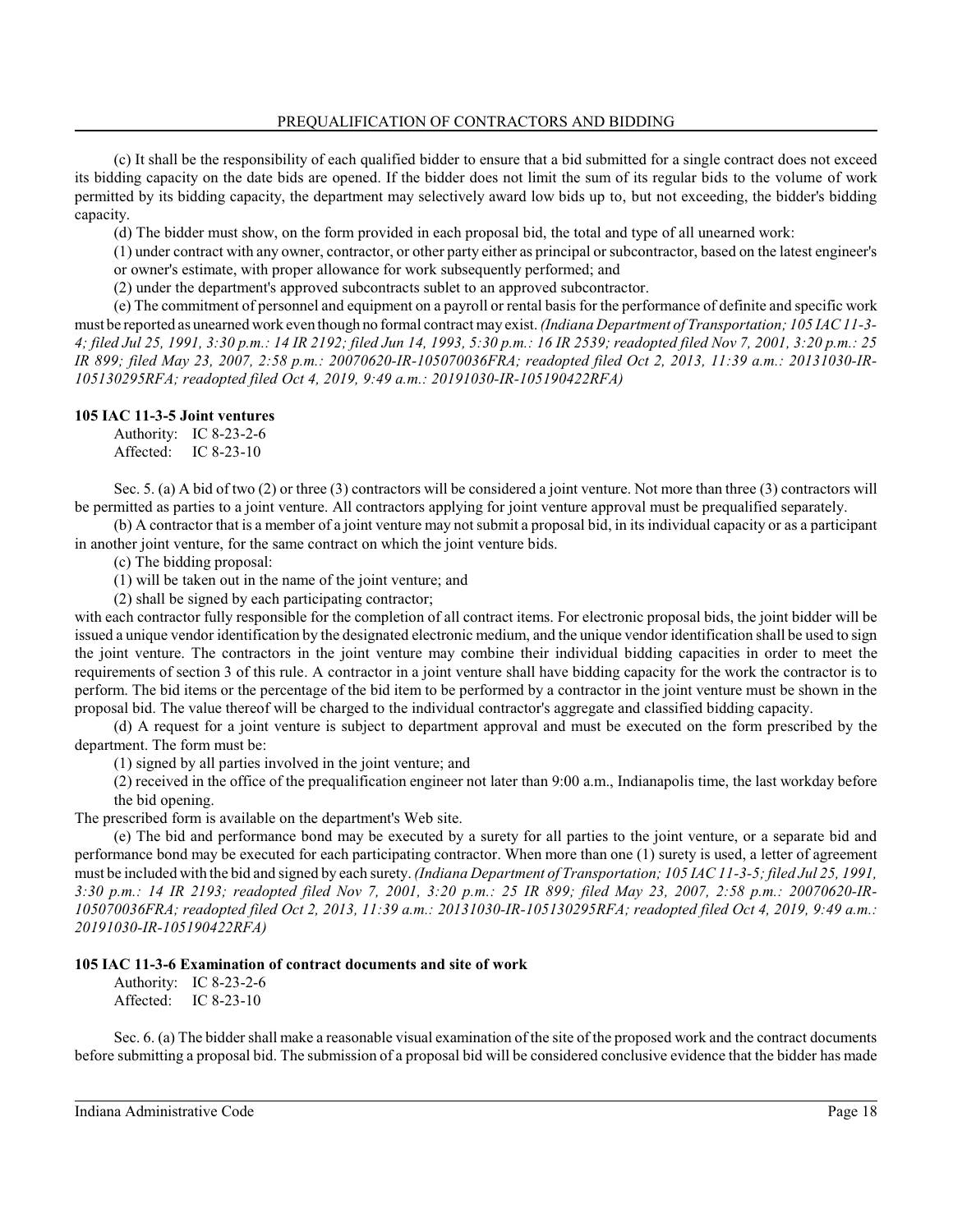a reasonable visual examination of the project site and contract documents.

(b) When an item listed as a pay item is:

(1) shown on the plans and not in the schedule of pay items; and

(2) not specifically excluded from payment in the specifications or in the contract documents;

the item may be considered an omission in the schedule of pay items or an error in the plans. The department may revise the schedule of pay items or the plans. The department also may determine that payment for the item will be made in accordance with the department's Standard Specifications when the work has been authorized by the department and performed by the contractor.

(c) Information pertaining to exploration, borings, test pits, and other preliminary investigations may appear on the plans. Soils investigation reports, when available, will be made available for inspection upon request. There is no expressed or implied guarantee that conditions so indicated in the soil investigation reports are entirely representative of those actually existing, or that unanticipated conditions may not exist. These investigations will have been made only for the information of the engineer and to assist in the preparation of the design. The state of Indiana assumes no responsibility for the completeness of the information nor for the actual subsoil or other conditions that may be found to exist during the progress of construction unless otherwise provided in the contract. The bidder shall:

(1) put its own interpretation on results of the investigations; and

(2) satisfy itself as to materials to be excavated and soil through which piles may be driven.

(d) If a bidder contemplating the submission of a proposal bid for a contract is in doubt as to the true meaning of any part of the plans, specifications, or other contract documents, the bidder may submit to the department a request for an interpretation thereof as specified in the proposal form. The request must be delivered to the department not later than ten (10) days before the advertised date for the opening of bids. The interpretation will be:

(1) made by an authorized representative of the department; and

(2) posted as designated on the proposal page.

The department will not be responsible for other interpretations of the contract documents.

(e) With respect to utilities and railroads, the bidder shall conduct a reasonable visual review of the project site and contract documents. If there are problems that the bidder knows of or should know of with respect to utilities or railroads, the bidder shall make a reasonable inquiry of the utility or railroad before submitting its proposal bid. *(Indiana Department of Transportation; 105 IAC 11-3-6; filed Jul 25, 1991, 3:30 p.m.: 14 IR 2193; readopted filed Nov 7, 2001, 3:20 p.m.: 25 IR 899; filed May 23, 2007, 2:58 p.m.: 20070620-IR-105070036FRA; readopted filed Oct 2, 2013, 11:39 a.m.: 20131030-IR-105130295RFA; readopted filed Oct 4, 2019, 9:49 a.m.: 20191030-IR-105190422RFA)*

### **105 IAC 11-3-7 Preparation of proposal bid**

Authority: IC 8-23-2-6 Affected: IC 8-23-9-21; IC 8-23-10

Sec. 7. (a) No part of the proposal form or proposal bid shall be deleted, detached, or altered.

(b) The quantities appearing in the schedule of pay items are approximate and are prepared for the comparison of bids. Payment to the contractor will be made only for:

(1) the actual quantities of work performed and accepted; or

(2) materials furnished in accordance with the contract.

The scheduled quantities of work to be done and materials to be furnished may be increased, decreased, or omitted.

(c) The bidder must submit its bid in the format specified by the proposal form. All required items in the proposal form must be complete when submitted.

(d) If the proposal form allows a paper bid to be submitted, the bidder may submit a schedule of pay items that has been produced by computer using the electronic schedule of pay items provided on the department's Web site.

(e) If a bidder states an incorrect item description, quantity, price, or unit, then the item description, quantity, price, or unit shown on the department's schedule of pay items, will control. The department will:

(1) correct an incorrect item number if the bidder's intent is clear; and

(2) compute the bid based on the:

(A) item numbers shown on the bidder's computerized schedule of pay items and any corresponding item numbers the department corrects;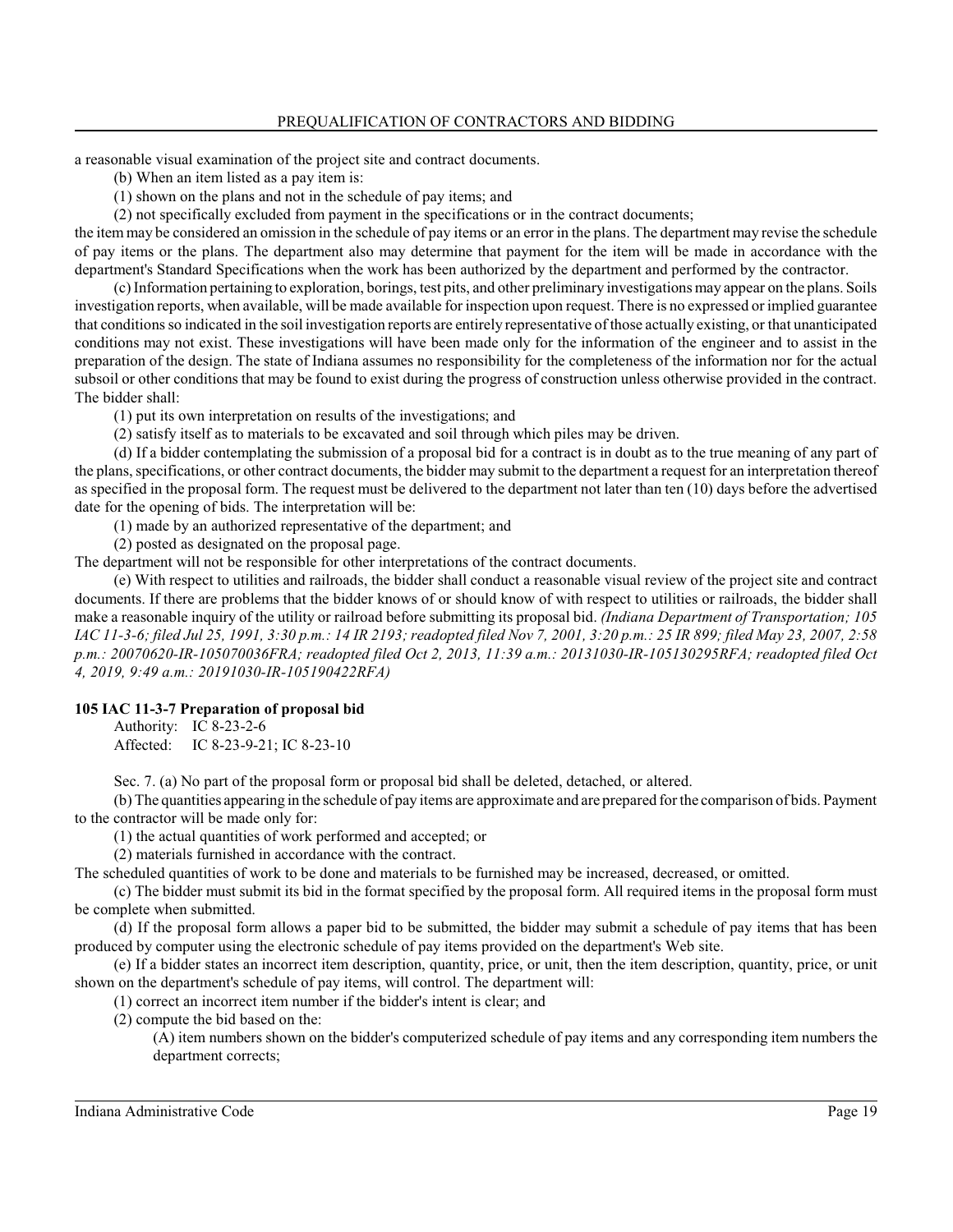(B) quantity and units for each item shown on the department's schedule of pay items; and

(C) bidder's unit price or lump sum price for each item, regardless of the item description, quantity, or unit shown on the computerized schedule of pay items.

If the bidder bids on item numbers deleted or not included in the department's schedule of pay items the department will disregard the items and adjust the total bid accordingly. In the event the bidder bids on both its computerized schedule of pay items and the department's schedule of pay items, the department's schedule of pay items shall govern. The bidder is responsible for all errors.

(f) A bidder must file a sworn statement executed by or on behalf of the person, firm, association, or corporation submitting the bid, certifying that the person, firm, association, or corporation has not, either directly or indirectly:

(1) entered into any agreement;

(2) participated in any collusion; or

(3) otherwise taken any action;

in restraint of free competitive bidding in connection with the submitted bid. The required formfor the statement will be incorporated into the format specified by the proposal form and as applicable to each prospective bidder.

(g) When an:

(1) alternate bid is requested; or

(2) item in the proposal form contains a choice to be made by the bidder;

the bidder must indicate its choice in accordance with the special provisions or specifications for that particular item, and thereafter no further choice will be permitted.

(h) A paper proposal bid must show the firm name or names and be signed in ink by:

(1) the individual;

(2) one (1) or more members of the partnership;

(3) one (1) or more members or officers of:

(A) each company representing a joint venture; or

(B) a corporation duly authorized to sign contracts; or

(4) an agent of the bidder legally qualified and acceptable to the department.

(i) An electronic proposal bid must be submitted through and authenticated by a designated electronic medium.

(j) To submit an electronic proposal bid, a biddershall pay the fees required by the designated electronic mediumto participate in the electronic bidding system.

(k) The bidder must properly execute the following in a format specified by the department:

(1) The bid bond.

(2) The performance bond.

(3) The highway contract form.

(4) The noncollusion affidavit.

(5) The current contractual obligations.

(6) Any other information or assurances specified in the notice to contractors.

(7) Any forms included in the proposal form before submitting same.

*(Indiana Department of Transportation; 105 IAC 11-3-7; filed Jul 25, 1991, 3:30 p.m.: 14 IR 2194; filed Jun 14, 1993, 5:30 p.m.: 16 IR 2540; filed Jul 15, 1993, 4:00 p.m.: 16 IR 2821; readopted filed Nov 7, 2001, 3:20 p.m.: 25 IR 899; filed May 23, 2007, 2:58 p.m.: 20070620-IR-105070036FRA; readopted filed Oct 2, 2013, 11:39 a.m.: 20131030-IR-105130295RFA; readopted filed Oct 4, 2019, 9:49 a.m.: 20191030-IR-105190422RFA)*

### **105 IAC 11-3-8 Bid and performance bonds**

Authority: IC 8-23-2-6 Affected: IC 8-23-9

Sec. 8. (a) A bidder must submit a bid bond and a performance bond as designated on the proposal page, except as provided in subsection (c). The bonds must be:

(1) properly executed by a surety company satisfactory to the department; and

(2) payable to the state of Indiana.

(b) An Indiana resident agent or a nonresident agent, licensed in Indiana, or an employee of the surety company must execute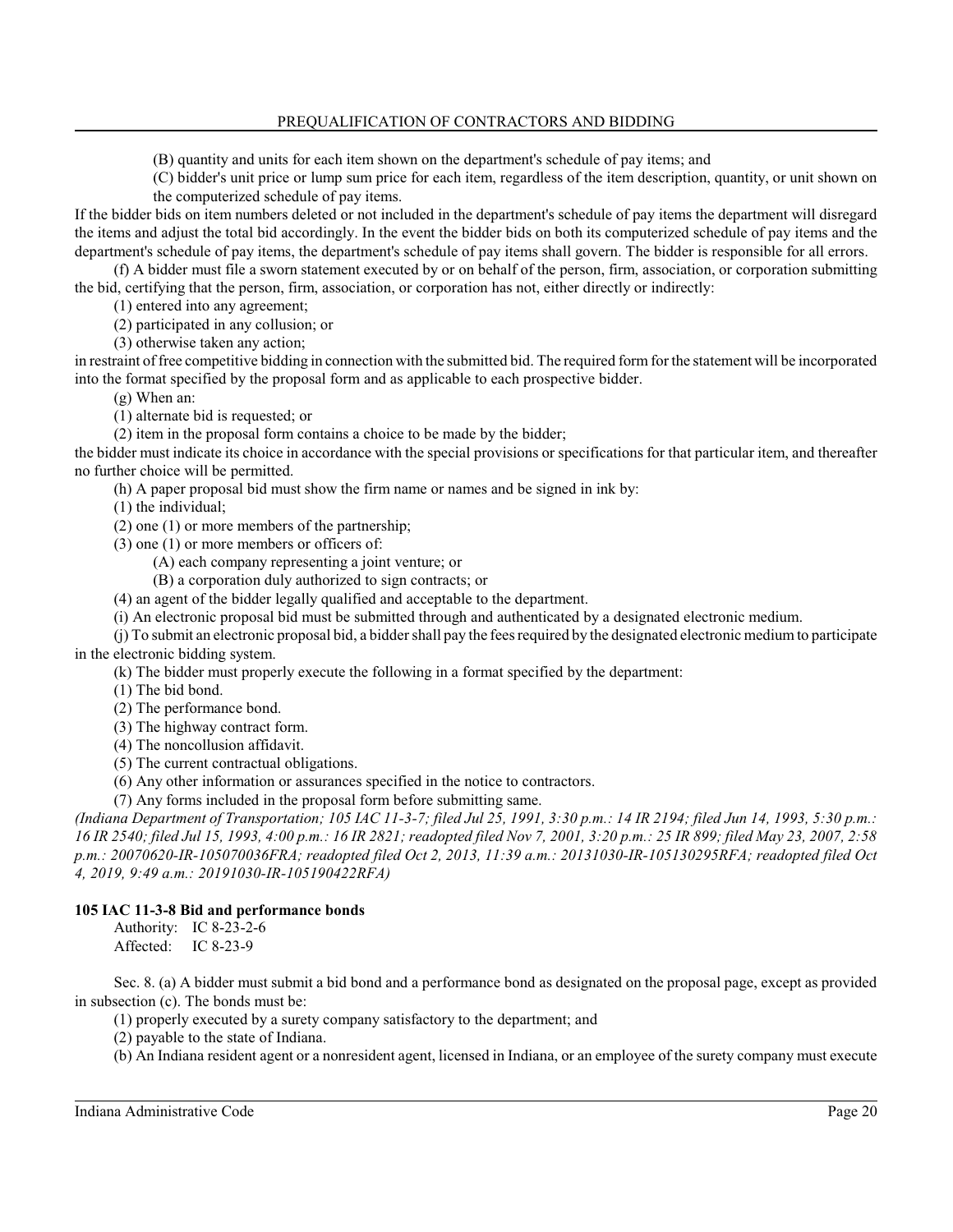the bonds. All paper executed bid and performance bonds must be:

(1) accompanied by a valid power of attorney letter; and

(2) submitted as designated on the proposal page.

An electronic bid bond must be authenticated by a designated electronic medium.

(c) For contracts of one hundred thousand dollars (\$100,000) or less for:

(1) roadside mowing;

(2) vegetation control;

(3) demolition;

(4) landscaping;

(5) fencing;

(6) seeding and sodding;

(7) bridge painting; and

(8) guardrail installations;

a performance bond is not required. If the bidder elects not to furnish the performance bond, an amount equivalent to ten percent (10%) of the amounts payable will be deducted and retained by the department until final payment is made.

(d) The bid bond must be in the penal sum of an amount equal to five percent (5%) of the amount bid. The performance bond must be in the penal sum of an amount not less than one hundred percent (100%) of the amount bid.

(e) When the surety company furnishes a bond to a bidder in an amount exceeding its underwriting limitations, as shown by the latest U.S. Department of the Treasury's register, the surety company shall file the necessary reinsurance agreements with the department, on forms provided by the department, within fifteen (15) days from the date of notification to the contractor of an insufficient bond. The reinsurance agreements must be furnished by a surety company acceptable to the department.

(f) Failure to furnish required documentation or assurances such that the department cannot execute the contract with the bidder will be cause for forfeiture of the bid bond and reduction in the bidder's prequalification. At the discretion of the commissioner:

(1) the award of the contract may be made to the next eligible bidder;

(2) the work may be readvertised; or

(3) all bids may be rejected and the work not readvertised.

*(Indiana Department of Transportation; 105 IAC 11-3-8; filed Jul 25, 1991, 3:30 p.m.: 14 IR 2195; filed Jun 14, 1993, 5:30 p.m.: 16 IR 2541; readopted filed Nov 7, 2001, 3:20 p.m.: 25 IR 899; filed May 23, 2007, 2:58 p.m.: 20070620-IR-105070036FRA; readopted filed Oct 2, 2013, 11:39 a.m.: 20131030-IR-105130295RFA; readopted filed Oct 4, 2019, 9:49 a.m.: 20191030-IR-105190422RFA)*

### **105 IAC 11-3-9 Combination proposal bids**

Authority: IC 8-23-2-6 Affected: IC 8-23-10

Sec. 9. If the department elects, proposal forms may be issued for projects in combination or separately, so that bids may be submitted either on the combination or on separate units of the combination. The commissioner may make awards on combination bids orseparate bids to the best advantage of the state. No combination bids, other than those specifically set up in the proposal forms by the department, will be considered. *(Indiana Department of Transportation; 105 IAC 11-3-9; filed Jul 25, 1991, 3:30 p.m.: 14 IR 2196; readopted filed Nov 7, 2001, 3:20 p.m.: 25 IR 899; filed May 23, 2007, 2:58 p.m.: 20070620-IR-105070036FRA; readopted filed Oct 2, 2013, 11:39 a.m.: 20131030-IR-105130295RFA; readopted filed Oct 4, 2019, 9:49 a.m.: 20191030-IR-105190422RFA)*

### **105 IAC 11-3-10 Conditional proposal bids**

Authority: IC 8-23-2-6 Affected: IC 8-23-10

Sec. 10. (a) Contracts on which bids are requested will be advertised as:

(1) "Roadway Construction Contracts Group (R, IR, RS)";

(2) "Bridge Construction Contracts Group (B, IB)";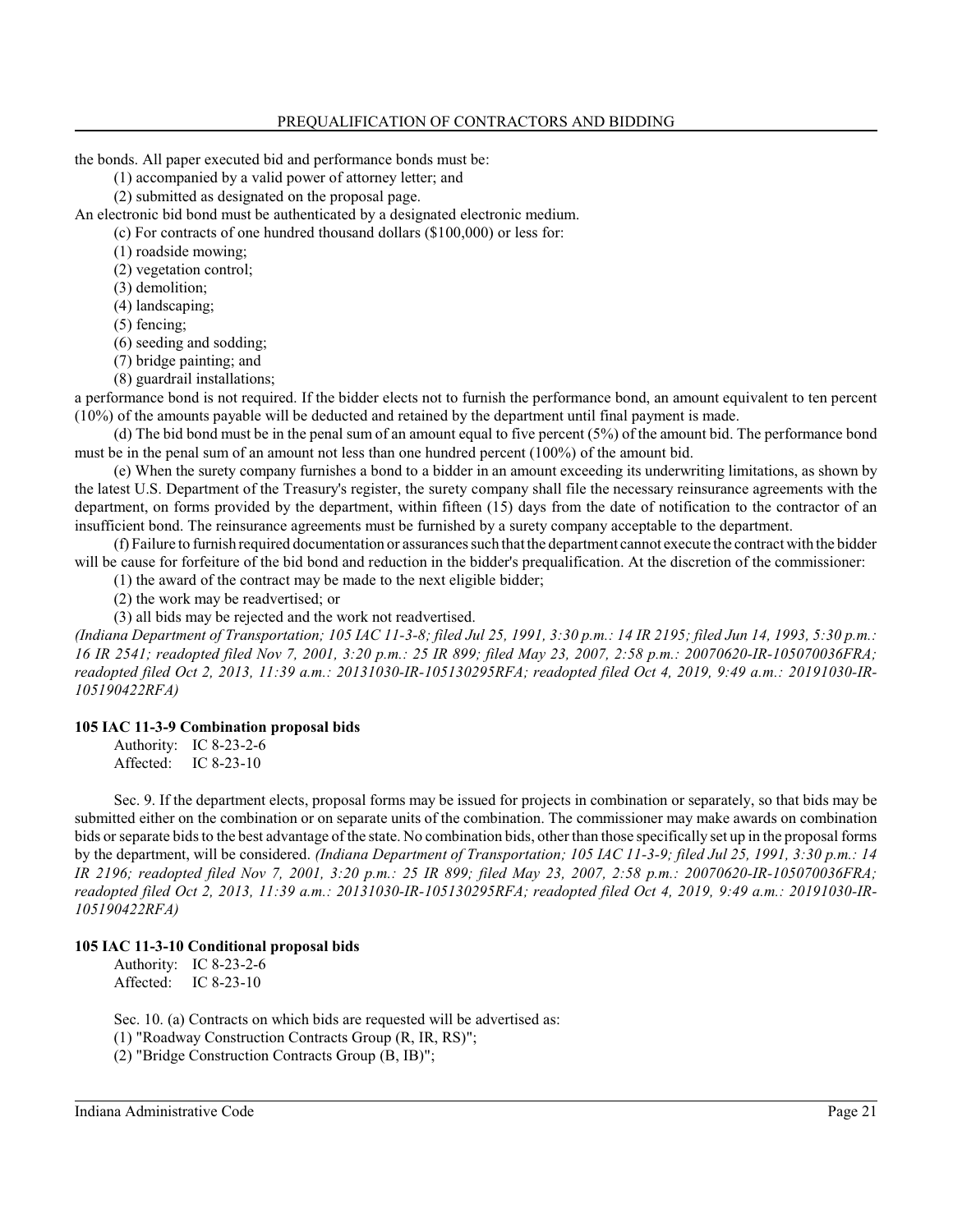(3) "Traffic Contracts Group (T, TM)"; or

(4) "Maintenance Contracts Group M".

Proposal bids will be marked "regular" or "conditional", and the bidder shall select the word that applies; otherwise, the proposal bids will be considered regular. A bidder may submit either a regular or a conditional proposal bid on a contract unless otherwise stated in the notice to contractors or the special provisions, provided, the bidder submits at least one (1) regular proposal bid in the same group. The sum of a bidder's regular proposal bids in all groups and the bidder's uncompleted work on hand must not exceed the bidder's qualification limits.

(b) The bidder may submit a maximum of three (3) conditional proposal bids in a group, conditioned on the bidder's failure to be the lowest bidder on its regular proposal bids in that group. If the bidder submits more than three (3) conditional proposal bids in a group, the commissioner will reject all conditional proposal bids of that bidder that apply to that particular group. If all of the bidder's regular proposal bids in a group are the lowest acceptable bids, then all of its conditional proposal bids in that group will be null and void.

(c) For each of the regular proposal bids in a group that is not the lowest acceptable bid, the commissioner may select one (1) of the bidder's conditional proposal bids in that group, and it will then become regular. The commissioner will select conditional proposal bids to the best advantage of the state. No bidder will be awarded contracts in a group exceeding the number of its regular proposal bids submitted in that group. *(Indiana Department of Transportation; 105 IAC 11-3-10; filed Jul 25, 1991, 3:30 p.m.: 14 IR 2196; readopted filed Nov 7, 2001, 3:20 p.m.: 25 IR 899; filed May 23, 2007, 2:58 p.m.: 20070620-IR-105070036FRA; readopted filed Oct 2, 2013, 11:39 a.m.: 20131030-IR-105130295RFA; readopted filed Oct 4, 2019, 9:49 a.m.: 20191030-IR-105190422RFA)*

#### **105 IAC 11-3-11 Delivery of proposal bids**

Authority: IC 8-23-2-6 Affected: IC 8-23-10

Sec. 11. A bidder must submit each proposal bid by the medium designated in the proposal form before the time specified in the notice to contractors in order to be considered. When the proposal form allows a paper proposal bid to be submitted, the bid shall be submitted in a sealed envelope, and the blank spaces on the envelope furnished must be filled in correctly to clearly indicate its content. When an envelope other than the one furnished by the department is used, it must be:

(1) of the same general size and shape; and

(2) similarly marked to clearly indicate its contents.

Paper proposals bids received after the time advertised for opening of bids will be returned to the bidder unopened. *(Indiana Department of Transportation; 105 IAC 11-3-11; filed Jul 25, 1991, 3:30 p.m.: 14 IR 2196; readopted filed Nov 7, 2001, 3:20 p.m.: 25 IR 899; filed May 23, 2007, 2:58 p.m.: 20070620-IR-105070036FRA; readopted filed Oct 2, 2013, 11:39 a.m.: 20131030-IR-105130295RFA; readopted filed Oct 4, 2019, 9:49 a.m.: 20191030-IR-105190422RFA)*

#### **105 IAC 11-3-12 Withdrawal or revision of proposal bids**

Authority: IC 8-23-2-6 Affected: IC 8-23-10

Sec. 12. A bidder may withdraw or revise a proposal bid through a medium designated in the proposal form before the time set for receipt of bids. When a paper bid is submitted, a bidder may withdraw or revise a proposal bid after it has been deposited with the department if the request for withdrawal or revision is received by the department in writing before the time set for receipt of bids. *(Indiana Department of Transportation; 105 IAC 11-3-12; filed Jul 25, 1991, 3:30 p.m.: 14 IR 2196; readopted filed Nov 7, 2001, 3:20 p.m.: 25 IR 899; filed May 23, 2007, 2:58 p.m.: 20070620-IR-105070036FRA; readopted filed Oct 2, 2013, 11:39 a.m.: 20131030-IR-105130295RFA; readopted filed Oct 4, 2019, 9:49 a.m.: 20191030-IR-105190422RFA)*

#### **105 IAC 11-3-13 Public opening of proposal bids**

Authority: IC 8-23-2-6 Affected: IC 8-23-9-1; IC 8-23-10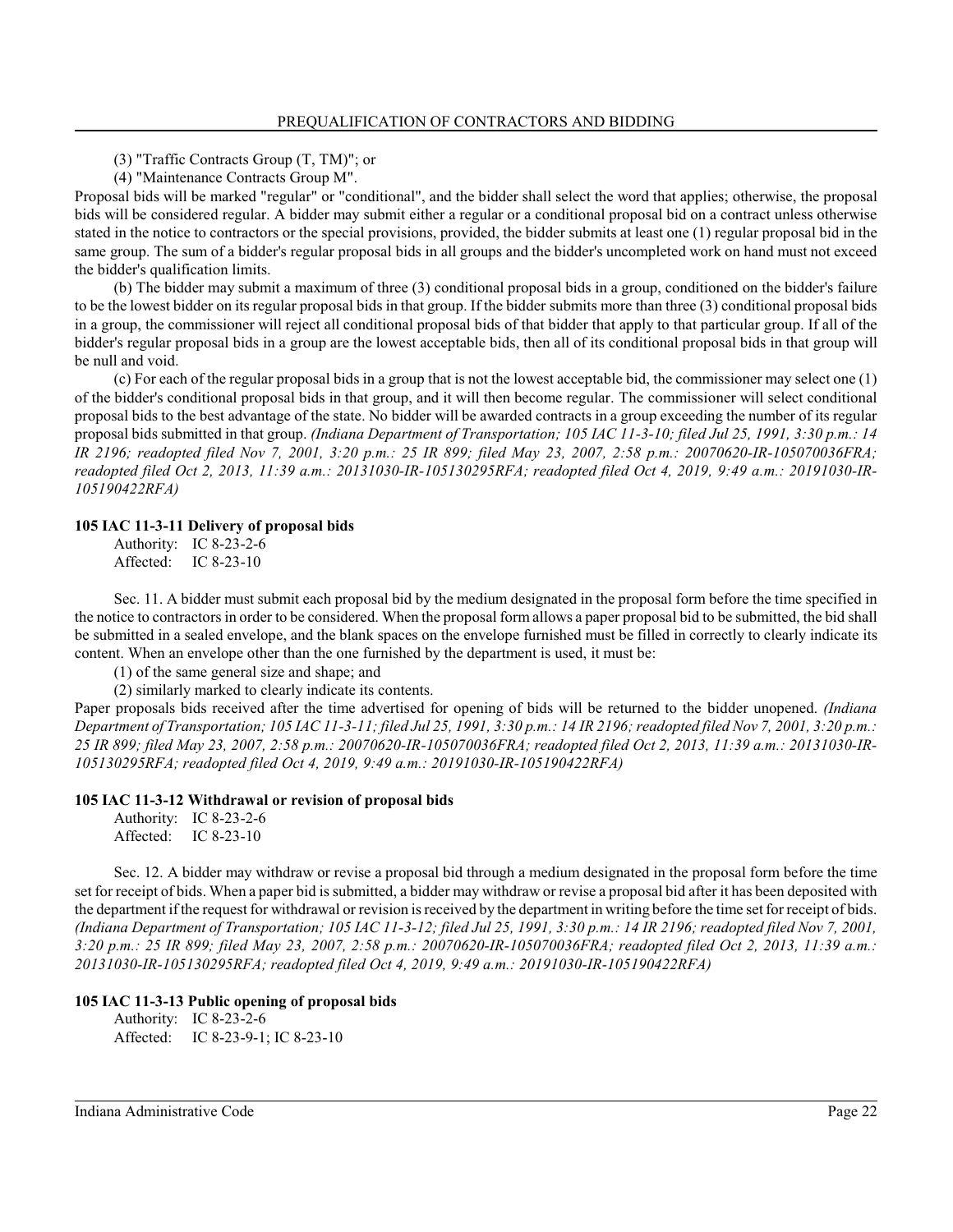Sec. 13. Proposal bids will be downloaded from the electronic medium or opened and read publicly on the date and at the time and place advertised or at another public place that the commissioner may designate on the day the proposal bids are to be read publicly. Bidders, their authorized agents, and other interested parties may be present. The department shall not release the individual estimated items that were summarized in the engineer's total cost estimate. *(Indiana Department of Transportation; 105 IAC 11-3-13; filed Jul 25, 1991, 3:30 p.m.: 14 IR 2196; readopted filed Nov 7, 2001, 3:20 p.m.: 25 IR 899; filed May 23, 2007, 2:58 p.m.: 20070620-IR-105070036FRA; readopted filed Oct 2, 2013, 11:39 a.m.: 20131030-IR-105130295RFA; readopted filed Oct 4, 2019, 9:49 a.m.: 20191030-IR-105190422RFA)*

### **105 IAC 11-3-14 Consideration of proposal bids**

Authority: IC 8-23-2-6 Affected: IC 8-23-9; IC 8-23-10

Sec. 14. (a) When the proposal formallows paper proposal bids to be accepted and after the proposal bids are opened and read, the proposal bids will be compared on the basis of the summation of the products of the quantities shown in the department's schedule of pay items by the unit prices bid. If no unit price is shown for a pay item, the unit price will be determined by dividing the extension by the quantity shown in the department's scheduled pay items. If no extension or unit price is shown for one (1) pay item, the extension will be determined by subtracting the extensions from the contractor's total bid amount, provided that there are no errors in the contractor's extensions. The results of such comparisons will be available to the public. In the event of a discrepancy between unit prices bid and extensions, the unit prices bid will govern.

(b) The award of a contract, if it will be awarded, will be made after the opening of proposal bids to the lowest and best responsible and qualified bidder whose proposal bid complies with all the requirements prescribed in the proposal form and this article, provided the sumis not greater than the engineer's estimate. However, the commissioner may award a contract if the proposal bid is not more than five percent (5%) above the engineer's estimate and the commissioner believes that awarding a contract is in the best interests of the state. If the notice to proceed is not dated within sixty (60) days of the opening of bids, the proposal bid may be withdrawn by the contractor or the award rescinded by the commissioner. Acceptance of the contract by the contractor is deemed a reaffirmation of all items and prices in the original proposal bid. However, the proposal bid may not be withdrawn by the contractor if the notice to proceed is not dated within sixty (60) days of the opening of bids due to any of the following reasons:

- (1) The contractor fails to furnish requested forms or information.
- (2) The contractor has agreed to a delay.
- (3) The department is involved in any judicial or administrative action or appeal relating to:
	- (A) a minority business enterprise;
		- (B) a disadvantaged business enterprise;
		- (C) a women's business enterprise goal or program; or
	- (D) any other judicial or administrative action arising out of the proposal bid.
- (4) The contractor, either directly or indirectly, causes a delay through its commission or omission.
- (5) The proposal bid states otherwise.

(c) No proposal bid will be binding on the department until the contract form has been properly executed by the commissioner and approved by the attorney general. In no event shall the contractor be compensated for any costs incurred before the notice to proceed. *(Indiana Department of Transportation; 105 IAC 11-3-14; filed Jul 25, 1991, 3:30 p.m.: 14 IR 2196; filed Jun 14, 1993, 5:30 p.m.: 16 IR 2541; readopted filed Nov 7, 2001, 3:20 p.m.: 25 IR 899; filed May 23, 2007, 2:58 p.m.: 20070620-IR-105070036FRA; readopted filed Oct 2, 2013, 11:39 a.m.: 20131030-IR-105130295RFA; readopted filed Oct 4, 2019, 9:49 a.m.: 20191030-IR-105190422RFA)*

# **105 IAC 11-3-14.5 Tax liability**

Authority: IC 8-23-2-6 Affected: IC 6-8.1-8-2; IC 8-23-10-7

Sec. 14.5. (a) Under IC 8-23-10-7, if the department is notified by the department of state revenue that a bidder is on the most recent tax warrant list, the department may not enter into a contract with that bidder until:

(1) the bidder provides to the department a statement from the department of state revenue that the bidder's delinquent tax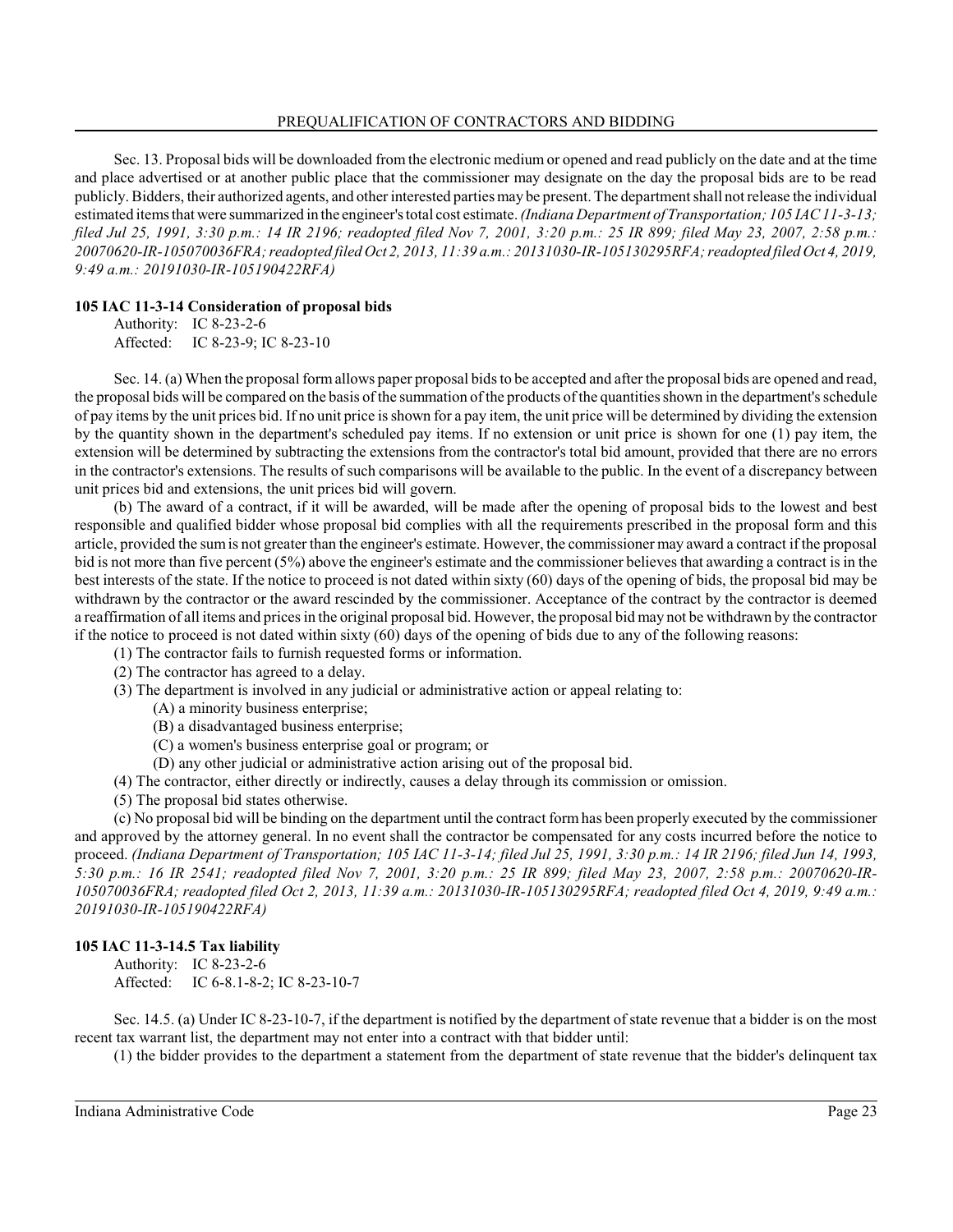liability has been satisfied; or

(2) the department receives a notice from the commissioner of the department of state revenue under IC 6-8.1-8-2(k).

(b) Failure of a bidder to meet the requirements of subsection (a) within fifteen (15) days after the opening of bids will be considered cause for:

(1) cancellation of the award;

(2) forfeiture of the bid bond; and

(3) reduction in the bidder's qualification.

*(Indiana Department of Transportation; 105 IAC 11-3-14.5; filed Jun 14, 1993, 5:30 p.m.: 16 IR 2542; readopted filed Nov 7, 2001, 3:20 p.m.: 25 IR 899; filed May 23, 2007, 2:58 p.m.: 20070620-IR-105070036FRA; readopted filed Oct 2, 2013, 11:39 a.m.: 20131030-IR-105130295RFA; readopted filed Oct 4, 2019, 9:49 a.m.: 20191030-IR-105190422RFA)*

#### **105 IAC 11-3-15 Corporations**

Authority: IC 8-23-2-6 Affected: IC 8-23-10

Sec. 15. (a) The department will not enter into a contract or approve a subcontract with any corporation unless the corporation is registered and in good standing to do business in Indiana by the Indiana secretary of state. If:

(1) the corporation does not have authorization to do business in Indiana at the time its bid is submitted; and

(2) its bid is low and accepted;

valid evidence must be furnished within fifteen (15) days after the opening of bids showing that the authorization has been acquired. (b) Failure to become authorized to do business in Indiana and to submit valid evidence within the stated time will be considered cause for:

(1) cancellation of the award;

(2) forfeiture of the bid bond; and

(3) a reduction in the bidder's qualification.

*(Indiana Department of Transportation; 105 IAC 11-3-15; filed Jul 25, 1991, 3:30 p.m.: 14 IR 2197; readopted filed Nov 7, 2001, 3:20 p.m.: 25 IR 899; filed May 23, 2007, 2:58 p.m.: 20070620-IR-105070036FRA; readopted filed Oct 2, 2013, 11:39 a.m.: 20131030-IR-105130295RFA; readopted filed Oct 4, 2019, 9:49 a.m.: 20191030-IR-105190422RFA)*

### **105 IAC 11-3-16 Rejection of proposal bid after opening**

Authority: IC 8-23-2-6

Affected: IC 8-23-9-2; IC 8-23-9-13; IC 8-23-10-1; IC 8-23-10-6

Sec. 16. (a) A proposal bid opened and read will be subsequently rejected under the following conditions:

(1) When the bidder fails to submit with the bid a:

(A) properly executed:

(i) bid bond;

(ii) performance bond; or

(iii) noncollusion affidavit; or

(B) valid power of attorney letter which authorizes the person to bind the surety to the bid bond and the performance bond.

(2) When the bidder:

(A) does not hold a valid certificate of qualification; or

(B) exceeds its bidding capacity.

(3) When the bidder submits a paper proposal bid and:

(A) the department cannot mathematically determine a bidder's unit price or lump sum price for each pay item in the proposal bid; or

(B) the department's calculation of the bidder's unit price or lump sum price is zero (0) or a negative amount.

(4) When no bids received on a contract are less than or equal to five percent (5%) above the engineer's estimate.

(5) When the bidder adds a provision reserving the right to accept or reject the award.